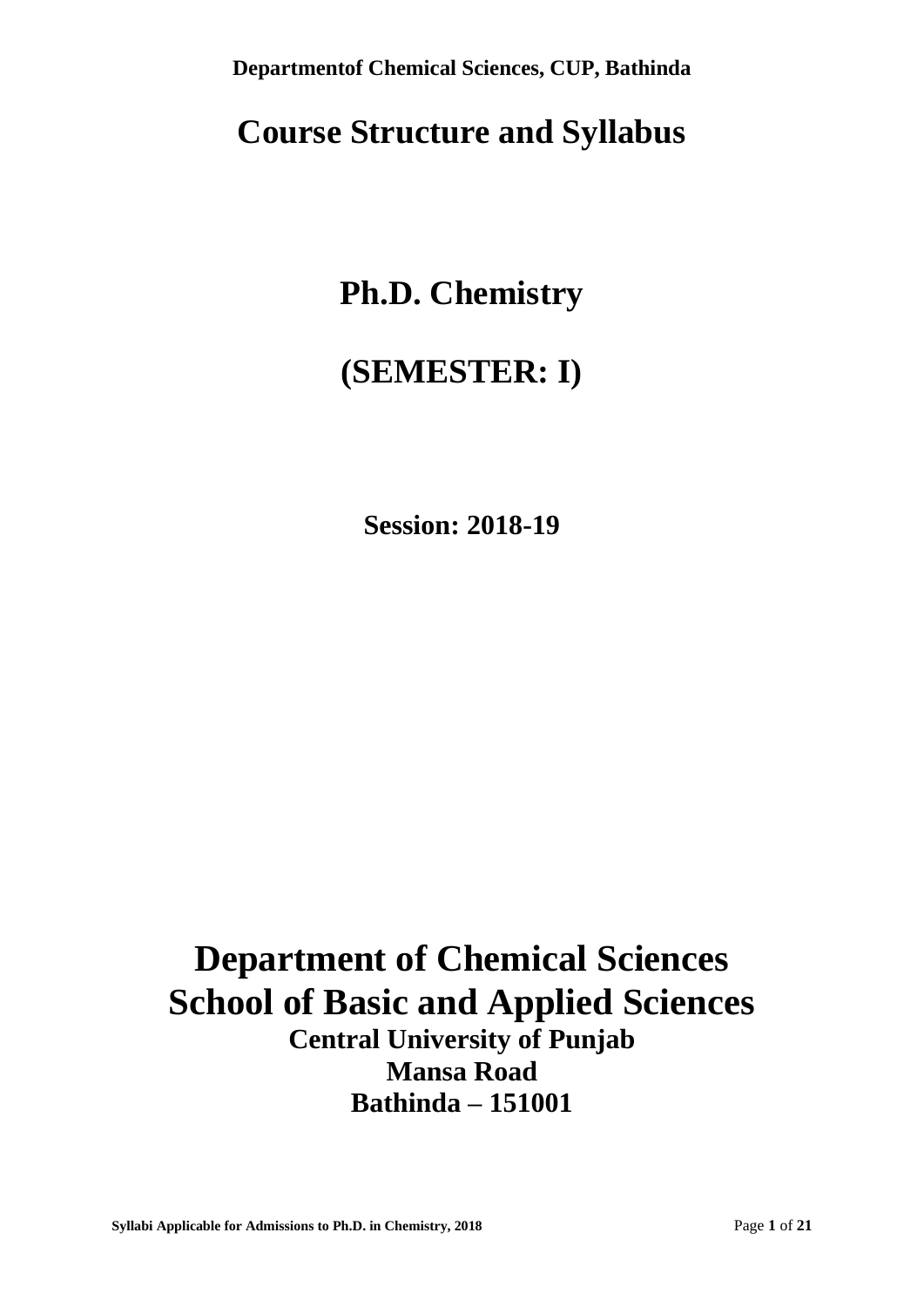### **Department of Chemical Sciences Ph.D. in Chemical Sciences**

## **SEMESTER 1 (Course work)**

| S.<br>No. | <b>Paper Code</b> | <b>Course Title</b>                                                    | L              | T                        | $\mathbf{P}$             | Cr             | <b>Total</b><br><b>Marks</b> |
|-----------|-------------------|------------------------------------------------------------------------|----------------|--------------------------|--------------------------|----------------|------------------------------|
| 1.        | <b>CHM.701</b>    | <b>Research Methodology</b>                                            | $\overline{4}$ | $\overline{\phantom{0}}$ |                          | $\overline{4}$ | 100                          |
| 2.        | <b>CHM.702</b>    | <b>Biostatistics</b>                                                   | $\overline{2}$ | $\overline{a}$           |                          | $\overline{2}$ | 50                           |
| 3.        | <b>CHM.703</b>    | <b>Computer Applications</b>                                           | $\overline{2}$ |                          |                          | $\overline{2}$ | 50                           |
| 4.        | <b>CHM.799</b>    | Seminar                                                                | $\overline{a}$ | $\overline{2}$           |                          | $\overline{2}$ | 50                           |
|           |                   | *Opt any one elective courses offered                                  |                |                          |                          |                |                              |
| 5.        | *CHM.704          | Advances in Chemistry of<br><b>Molecular Clusters</b>                  | $\overline{4}$ |                          |                          | $\overline{4}$ | 100                          |
| 6.        | *CHM.705          | Recent Trends in Synthetic<br><b>Strategies and Green Catalysis</b>    | $\overline{4}$ |                          |                          | $\overline{4}$ | 100                          |
| 7.        | *CHM.706          | Chemistry of Nanoscience and<br>Technology                             | $\overline{4}$ |                          |                          | $\overline{4}$ | 100                          |
| 8.        | *CHM.707          | <b>Emerging Aspects in</b><br><b>Supramolecular Chemistry</b>          | $\overline{4}$ |                          |                          | $\overline{4}$ | 100                          |
| 9.        | *CHM.708          | Bioinorganic and Biophysical<br>Chemistry                              | $\overline{4}$ |                          |                          | $\overline{4}$ | 100                          |
| 10.       | *CHM.709          | <b>Applied Material Chemistry</b>                                      | $\overline{4}$ | $\overline{a}$           |                          | $\overline{4}$ | 100                          |
| 11.       | *CHM.710          | <b>Organotransition Metal</b><br>Chemistry                             | $\overline{4}$ | $\overline{a}$           |                          | $\overline{4}$ | 100                          |
| 12.       | *CHM. 711         | <b>Advanced Organic Synthesis</b>                                      | $\overline{4}$ | $\overline{\phantom{0}}$ | $\overline{\phantom{0}}$ | $\overline{4}$ | 100                          |
| 13        | *CHM.712          | Analytical Chemistry and<br><b>Instrumental Methods of</b><br>Analysis | $\overline{4}$ |                          |                          | $\overline{4}$ | 100                          |
|           |                   | <b>Total</b>                                                           | 14             | $\overline{2}$           |                          | 18             | 450                          |

## **L: Lectures T: Tutorial P: Practical Cr: Credits**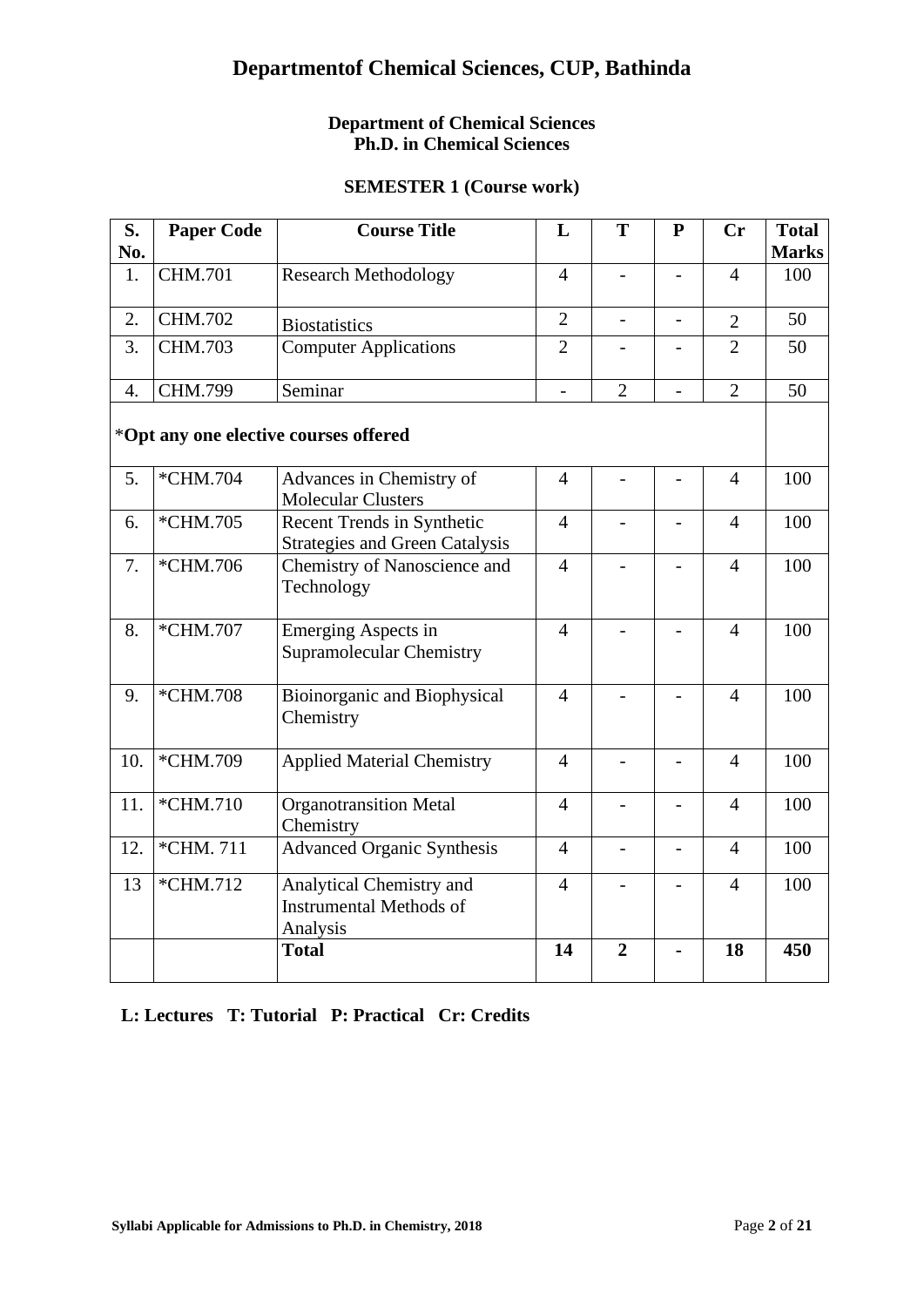# **Unit-4 15 Hrs**

**Intellectual Property Rights:** Intellectual Property, intellectual property protection (IPP) and intellectual property rights (IPR), WTO (World Trade Organization), WIPO (World Intellectual Property Organization), GATT (General Agreement on Tariff and Trade), TRIPs (Trade Related Intellectual Property Rights), TRIMS (Trade Related Investment Measures) and GATS (General Agreement on Trades in Services), Nuts and Bolts of Patenting, Technology Development/Transfer Commercialization Related Aspects, Ethics and Values in IP.

**Course Outcome:**The students will acquire knowledge of

- 1. Improve the skills for writing of research manuscripts with knowing about plagiarism.
- 2. Potentially be able to run the software's of various search engines
- 3. Able to understand about the property rights about patents and publications.

### **SUGGESTED READINGS:**

- 1. Gupta, S. (2005). Research Methodology and Statistical Techniques,Deep and Deep Publications (p) Ltd.New Delhi.
- 2. Kothari, C. R. (2008.) *Research methodology*(s*)*, New Age International (p) Limited.New Delhi
- 3. Best J. W., Khan J. V. (Latest Edition) *Research in Education*, Prentice Hall of India Pvt. Ltd.
- 4. Safe science: *promoting a culture of safety in academic chemical research*; National Academic Press[, www.nap.edu.](http://www.nap.edu/)

# **Departmentof Chemical Sciences, CUP, Bathinda**

**Total Lecture: 60** 4 - - 4 100 **Learning objective:** To involve the students in their particular research areas with leaning of search engine, writing articles, critical thinking, ideas, patent files, rule and regulations for submission of articles. **Unit 1** 15 Hrs

**General principles of research:** Meaning and importance of research, Critical thinking, Formulating hypothesis and development of research plan, Review of literature, Interpretation of results and discussion.

**Bibliographic index and research quality parameters**- citation index, impact factor, *h* index, i10 index, etc. Research engines such as google scholar, Scopus, web of science, etc

#### **Unit-2 15 Hrs**

**Course Title: Research Methodology**

**Technical & scientific writing:** Technical & Scientific writing - theses, technical papers, reviews, electronic communication, research papers, etc., Poster preparation and Presentation and Dissertation. Reference Management using various softwares such as Endnote, reference manager, Refworks, etc. Communication skills–defining communication; type of communication; technicques of communication, etc.

#### **Unit-3 15 Hrs**

**Library:** Classification systems, e-Library, Reference management, Web-based literature search engines.

Plagiarism: Plagiarism, definition, Search engines, regulations, policies and documents/thesis/manuscripts checking through softwares, Knowing and Avoiding Plagiarism during documents/thesis/manuscripts/ scientific writing.

# **Paper Code: CHM.701 L T P Credits Marks**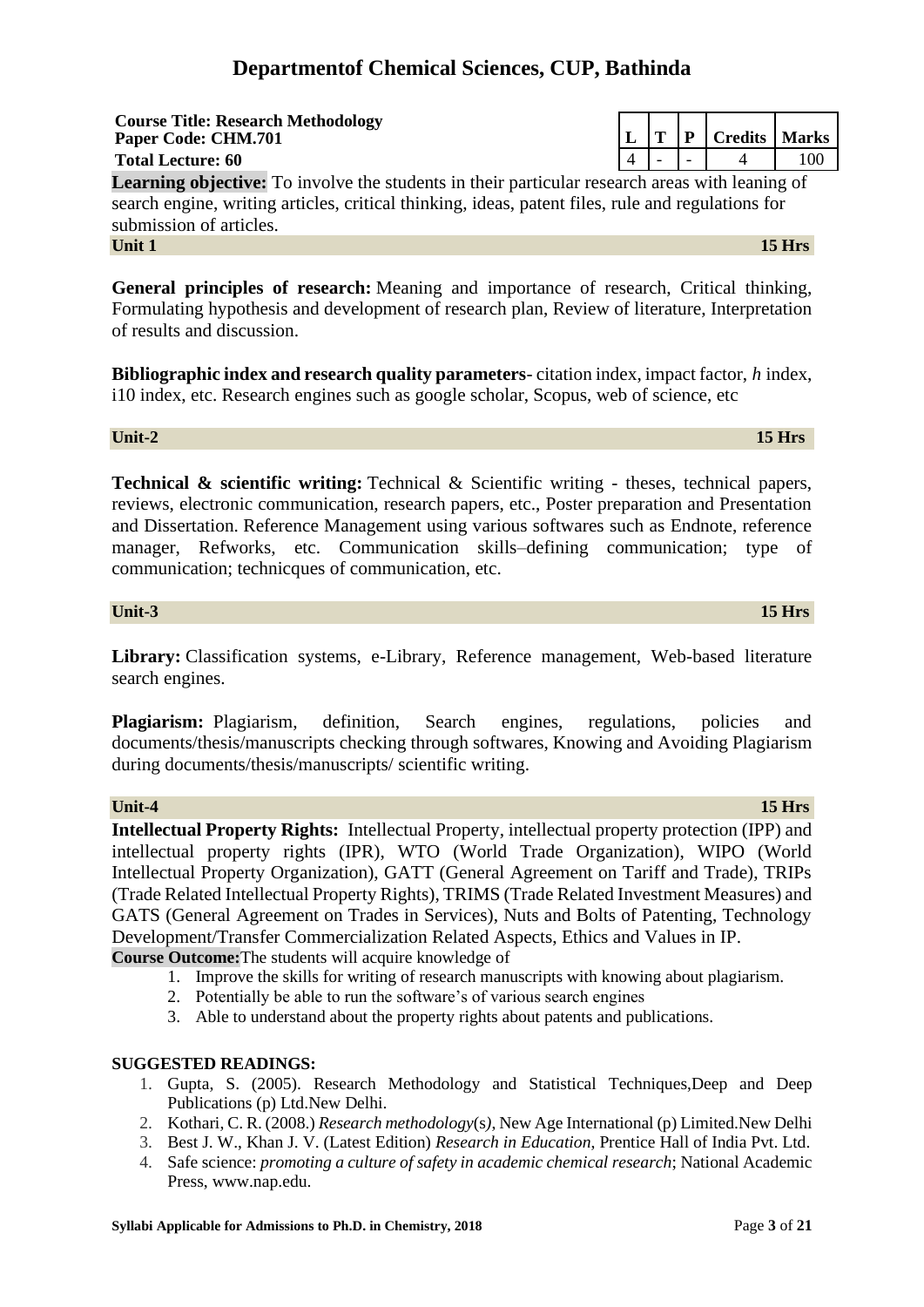- 5. Copyright Protection in India [website: http:copyright.gov.in].
- 6. World Trade Organization [website: [www.wto.org\]](http://www.wto.org/).
- 7. Wadedhra B.L. Law Relating to Patents, Trademarks, Copyright *Design and Geographical Indications*. Universal Law Publishing, New Delhi. Latest Edition.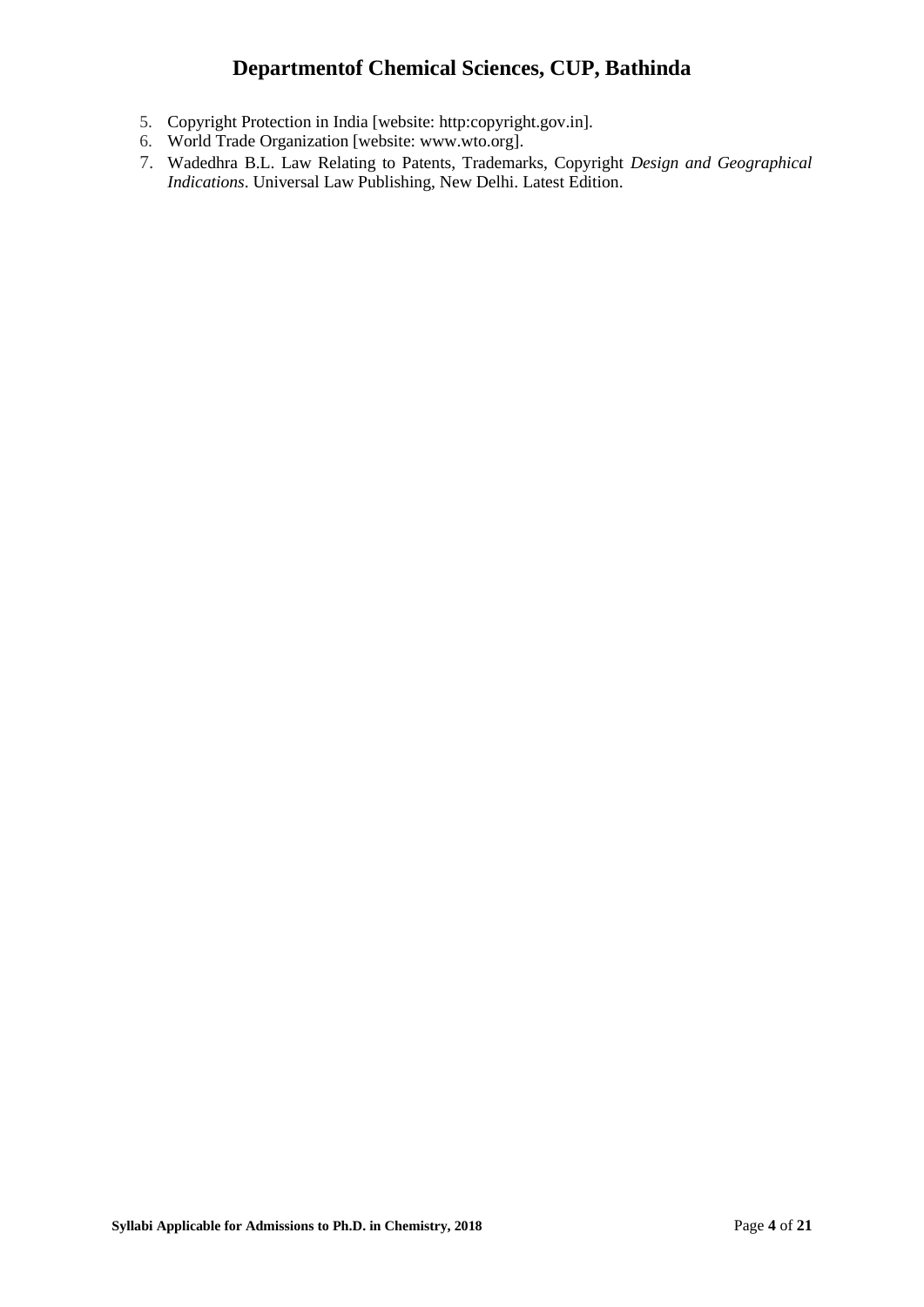**Course Tile: Biostatistics**

**Learning objective:** To impart knowledge of the various statistical tools for presenting and analyzing data and its relevance in the research problems of interest of the students.

**Unit 1 8 Hrs**

**Overview of biostatistics:** Difference between parametric and non-parametric statistics, Univariant and multivariant analysis, Confidence interval, Errors, Levels of significance, Hypothesis testing.

**Descriptive statistics:** Measures of central tendency and dispersal, Histograms, Probability distributions (Binomial, Poisson and Normal), Sampling distribution, Kurtosis and Skewness.

#### **Unit 2 7 Hrs**

**Experimental design and analysis:** Sampling techniques, Sampling theory, Various steps in sampling, collection of data-types and methods.

#### **Unit 3 8 Hrs**

**Comparing means of two or more groups:** Student's t-test, Paired t-test, Mann-Whitney U-test, Wilcoxon signed-rank, One-way and two-way analysis of variance (ANOVA), Critical difference (CD), Least Significant Difference (LSD), Kruskal–Wallis one-way ANOVA by ranks, Friedman two-way ANOVA by ranks,  $\chi^2$  test.

#### **Unit 4 7 Hrs**

**Regression and correlation:** Standard errors of regression coefficients, Comparing two regression lines, Pearson Product-Moment Correlation Coefficient, Spearman Rank Correlation Coefficient, Power and sampling size in correlation and regression.

**Course Outcome:** The students will acquire knowledge of

- 1. Various methods of presenting data in graphical forms
- 2. Hypothesis testing for analyzing data
- 3. Judicious use of statistical tools in chemical problems.

#### **SUGGESTED READINGS:**

- 1. Norman, G. and Streiner, D. (2008). *Biostatistics: The Bare Essentials*. Decker Inc., Canada.
- 2. Sokal, R.R. and Rohlf, F.J. (1994). *Biometry: The Principles and Practices of Statistics in Biological Research*. W.H. Freeman and Company, New York.
- 3. Skoog, D. A., Holler, F. J., and Crouch, S. R. (2017). *Principles of Instrumental Analysis*. Cengage learning.
- 4. Danzer, K. (2007). *Analytical Chemistry: Theoretical and Metrological Fundamentals*. Springer Science and Business Media.

**Paper Code: CHM.702 L T P Credits Marks Total Lecture: 30** 2 - 2 50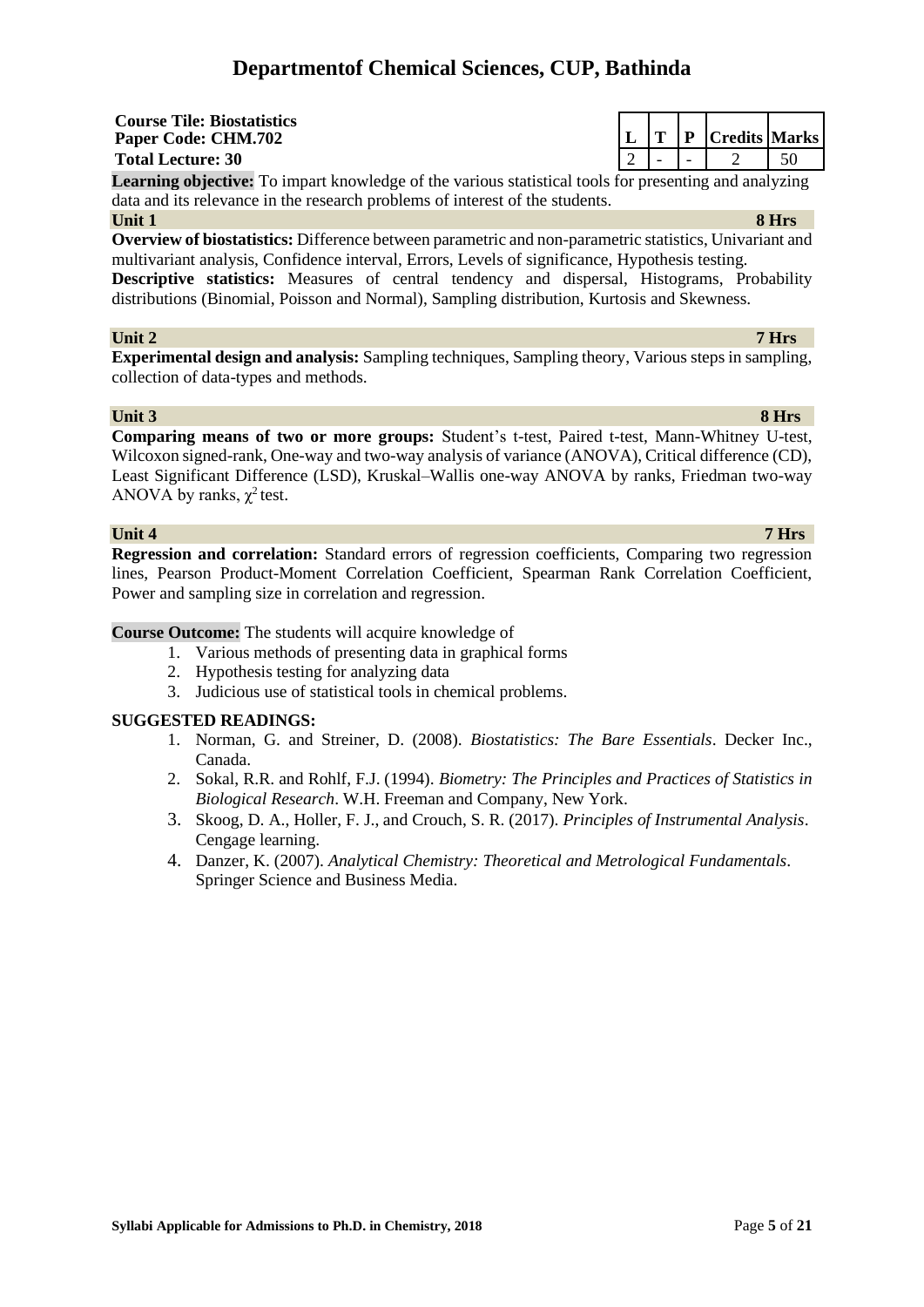#### **Syllabi Applicable for Admissions to Ph.D. in Chemistry, 2018** Page 6 of 21

# **Departmentof Chemical Sciences, CUP, Bathinda**

# **Course Tile: Computer Applications**

## **Paper Code: CHM.703**

#### **Total Lecture: 30**

**Learning objective:** To acquaint with various computer based tools for use in research in chemical sciences including report writing, data analysis and presentation softwares.

**Unit 1 7 Hrs**

**Fundamentals of computers:** Parts of computers, Hardware, BIOS, Operating systems, Binary system, Logic gates and Boolean algebra.

#### **Unit 2** 8 Hrs

**Application software:** Spreadsheet applications, Word-processing applications, Presentation applications, Internet browsers, Reference Management and Image processing applications.

### **Unit 3 8 Hrs**

**Computer language:** Basic DOS commands, AutoHotKey scripting language, HTML and basic structure of a webpage, Designing websites.

### **Unit 4 7 Hrs**

**World wide web:** Origin and concepts, Latency and bandwidth, Searching the internet, Advanced websearch using Boolean logic, Cloud computing.

#### **Course Outcome:** The students will acquire knowledge of

- 1. Basic computing methodologies
- 2. Tools for report writing, data analysis, reference writing and presentation softwares.
- 3. Webpage designing and basic internet facilities
- 4. Judicious use of search engines for critical literature search.

- 1. Gookin, D. (2007). *MS Word 2007 for Dummies*. Wiley.
- 2. Harvey, G. (2007). *MS Excel 2007 for Dummies*. Wiley.
- 3. Johnson, S. (2009). *Windows 7 on demand*. Perspiration Inc.
- 4. Thurrott, P. and Rivera, R. (2009). *Windows 7 Secrets*. Wiley.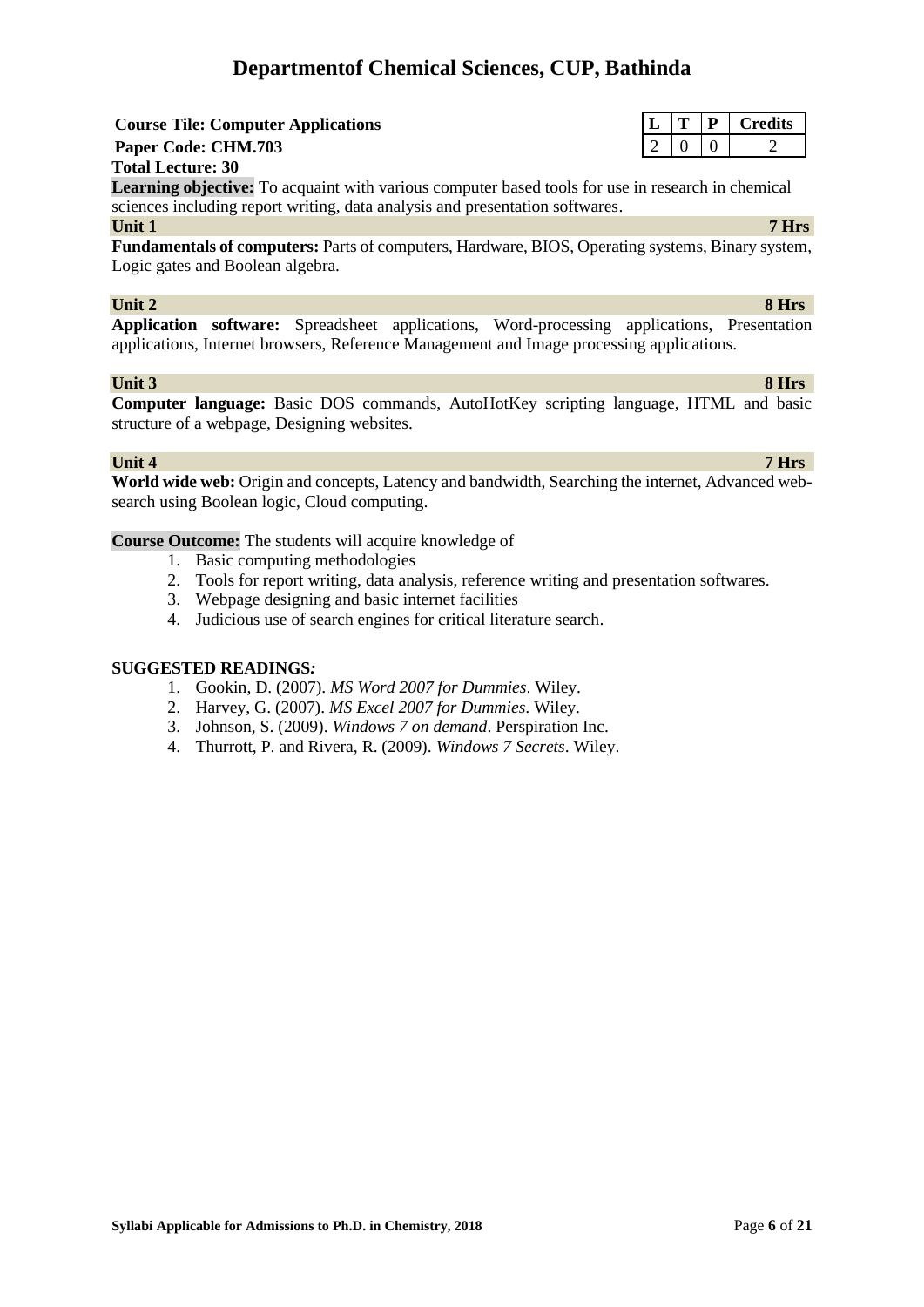### **Course Title: Advances in Chemistry of Molecular Clusters**

## **Paper Code: CHM.704**

#### **Total Lectures: 60**

**Learning objective:**A broad view of the cluster chemistry with front areas of research like synthesis, characterization and current applications.

#### **Unit 1** 15 Hrs

**Main-group clusters:** Geometric and electronic structure, three-, four- and higher connect clusters, the *closo-, nido-, arachno*-borane structural paradigm, Wade-Mingos and Jemmis electron counting rules, clusters with nuclearity 4-12 and beyond 12. Structure, synthesis and reactivity.

#### **Unit 2** 15 Hrs

**Transition-metal clusters**: Low nuclearity metal-carbonyl clusters and 14n+2 rule, high nuclearity metal-carbonyl clusters with internal atoms. Structure, synthesis and reactivity. Capping rules, isolobal relationships between main-group and transition metal fragments, metal-ligand complexes vs heteronuclear cluster.

### **Unit 3** 15 Hrs

**Main-group Transition-metal clusters**: Isolobal analogs of p-block and d-block clusters, limitations and exceptions. Clusters having interstitial main group elements, cubane clusters and naked or Zintl clusters.

### **Unit 4 15 Hrs**

**Clusters Applications**: Molecular clusters in catalysis, clusters to materials, boron-carbides and metalborides. Illustrative examples from recent literature.

**Course Outcome:**The students will acquire knowledge of

- 1. Have a great knowledge about clusters including electron counting rules.
	- 2. Correlation between main group and transition metal fragments including various principles.
	- 3. Cluster to nanomaterials journey.

- 1. Mingos, D. M. P. and Wales, D. J., (1990). *Introduction to Cluster Chemistry*. Prentice Hall.
- 2. Greenwood N. N. and Earnshaw, E. A. (1997). *Chemistry of Elements*. Butterworth-Heinemann.
- 3. Fehlner, T. P., Halet, J. F., and Saillard, J-Y. (2007). *Molecular Clusters*: *A Bridge to Solid-State Chemistry*. Cambridge University press,
- 4. Gupta, B. D. and Elias, A. J. (2010). *Basic Organometallic Chemistry: Concepts, Synthesis, and Applications*. Universities Press (India).
- 5. Mingos, D. M. P. (1998). *Essential Trends in Inorganic Chemistry*. Oxford, University Press,
- 6. Housecroft, C. E. (1996). *Metal-Metal Bonded Carbonyl Dimers and Clusters*. *Oxford Chemistry Primers (44).* Oxford, University Press,

|  | līts<br>ш, |
|--|------------|
|  |            |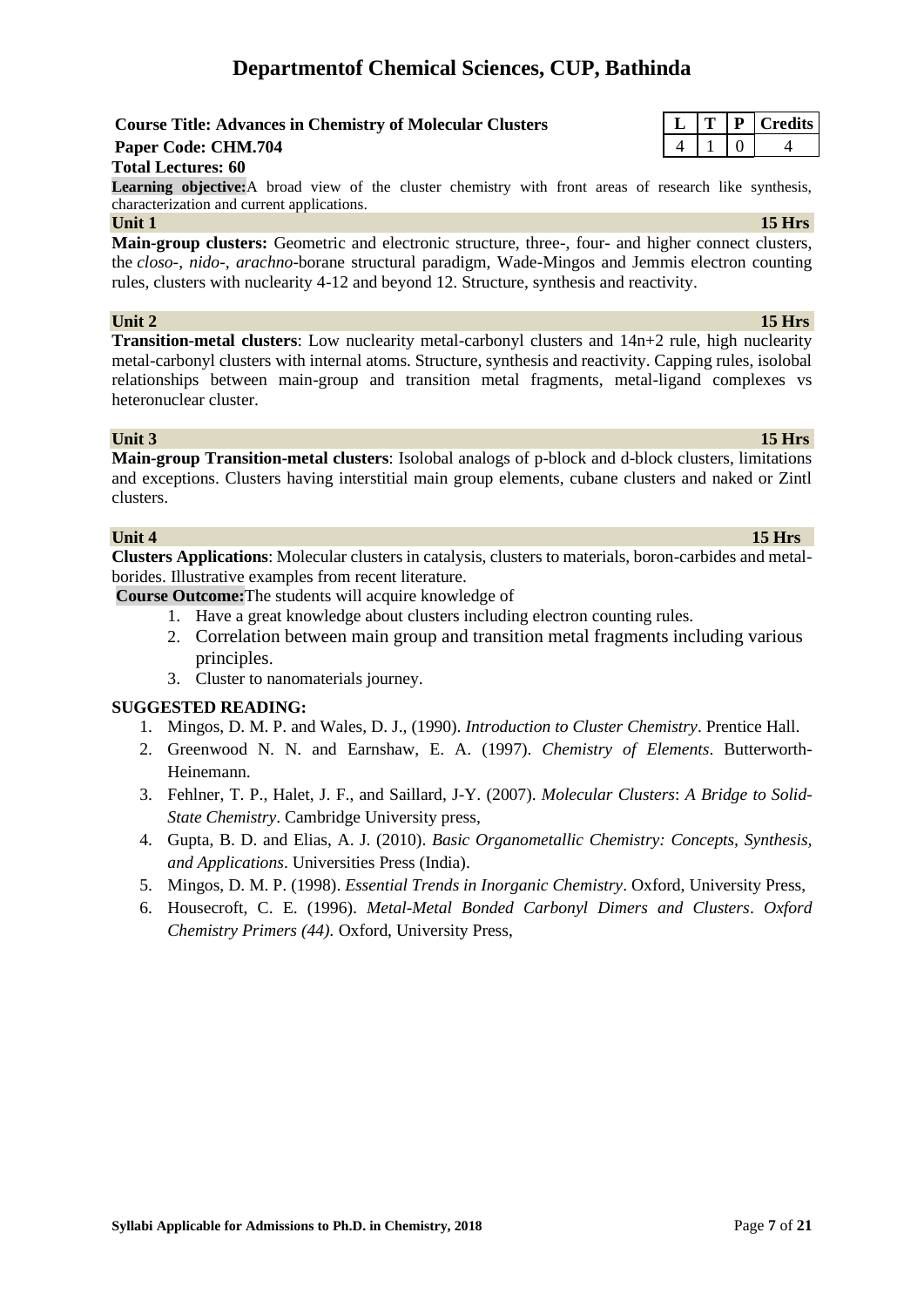### **Course Title: Recent Trends in Synthetic Strategies and Green Catalysis L T P Credits Paper Code: CHM.705** 4 1 0 4

### **Total Lectures: 60**

**Learning objective:**To get familiar withvariouscross-coupling strategies for C-C and C-N bond formation, C-H and C-OH bond activation strategies/functionalization, various tools of green chemistry for catalysis.

### **Unit 1** 15 Hrs

### **Synthetic coupling strategies:**

Metal mediated coupling strategies**:** Mizoroki**-**Heck Reaction, Suzuki, Stille, Sonoghashira, Buchwald-Hartwig reaction. Recent approaches for C-C bond formation, use of abundantly available/cheaper precursors: *N*-tosylarylhydrazone and arylalcohols as coupling partners, decarboxylative coupling, arylalcohols as in situ source of arylalkenes in coupling reactions.

### **Unit 2** 15 Hrs

### **C-H bond functionalization:**

Concept of C-H bond activation, replacement of preactivation requirements, arylation of C-H bond, Functional group directed C-H bond activation, amide as directing group, Carboxylic acid as traceless directing group. Cross coupling of C-H substrates/oxidative coupling.

Dehydrative coupling (Direct coupling of a C-H bond with C-OH bond), scope and limitations. **Unit 3 15 Hrs**

### **Modern Concept of Green Chemistry:**

Green Chemistry and principles, Tandem synthesis designing and challenges, multicomponent reactions (MCRs), Microwave Assisted Organic Synthesis (MAOS), Solid phase synthesis under microwave, aqueous media reactions, Ultrasound assisted Organic synthesis. Ionic liquids and their advantages. Biodegradable ionic liquids, supercritical fluids.

### **Unit 4 15 Hrs**

### **Green Catalysis:**

Types of ionic liquids: acidic, basic and neutral, Ionic liquid catalyzed reactions, Ionic liquids as organocatalysts, Dual role of ionic liquids: solvent as well as catalyst, *in situ* formation of palladium NHC complexes in imidazolium based ionic liquids, Supported ionic liquid catalysts, chiral ionic liquids and their role in asymmetric synthesis.

Recent achievements using catalytic oxidations with  $H_2O_2$  as green oxidant. Solid acid catalysts.

#### **Course Outcome:**The students will be acquainted with

- 1. Various cross-coupling strategies for C-C and C-N bond formation and their applications in organic synthesis.
- 2. The concept of C-H and C-OH bond activation for waste-free synthesis.
- 3. Modern concepts/tools forGreen catalysis and their importance for sustainable development.

- 1. Carey, F. A., and Sundberg, R. J., (2007). *Advanced Organic Chemistry, Part A: Structure and Mechanism.* Springer.
- 2. Carey, F. A., and Sundberg, R. J., (2008). *Advanced Organic Chemistry, Part B: Reaction and Synthesis.* Springer.
- 3. de Meijere, A., and Diederich, F.,(2008). *Metal-Catalyzed Cross-Coupling Reactions*. Wiley-VCH.
- 4. Li, J. J., (2015). *C-H Bond Activation in Organic Synthesis*. CRC Press.
- 5. Anastas,P.T., and Warner, J. C., (2000). *Green Chemistry*: *Theory and Practical*. Oxford University Press.
- 6. Malhotra, S. V., (2007). *Ionic Liquids in Organic Synthesis*. Oxford University Press.
- 7. Rodrıguez, R., and Goossen, L. J., (2011). *Decarboxylative coupling reactions: A Modern Strategy for C-C-bond Formation*. *Chemical Society Reviews*. 40, 5030-5048. doi: 10.1039/C1CS15093F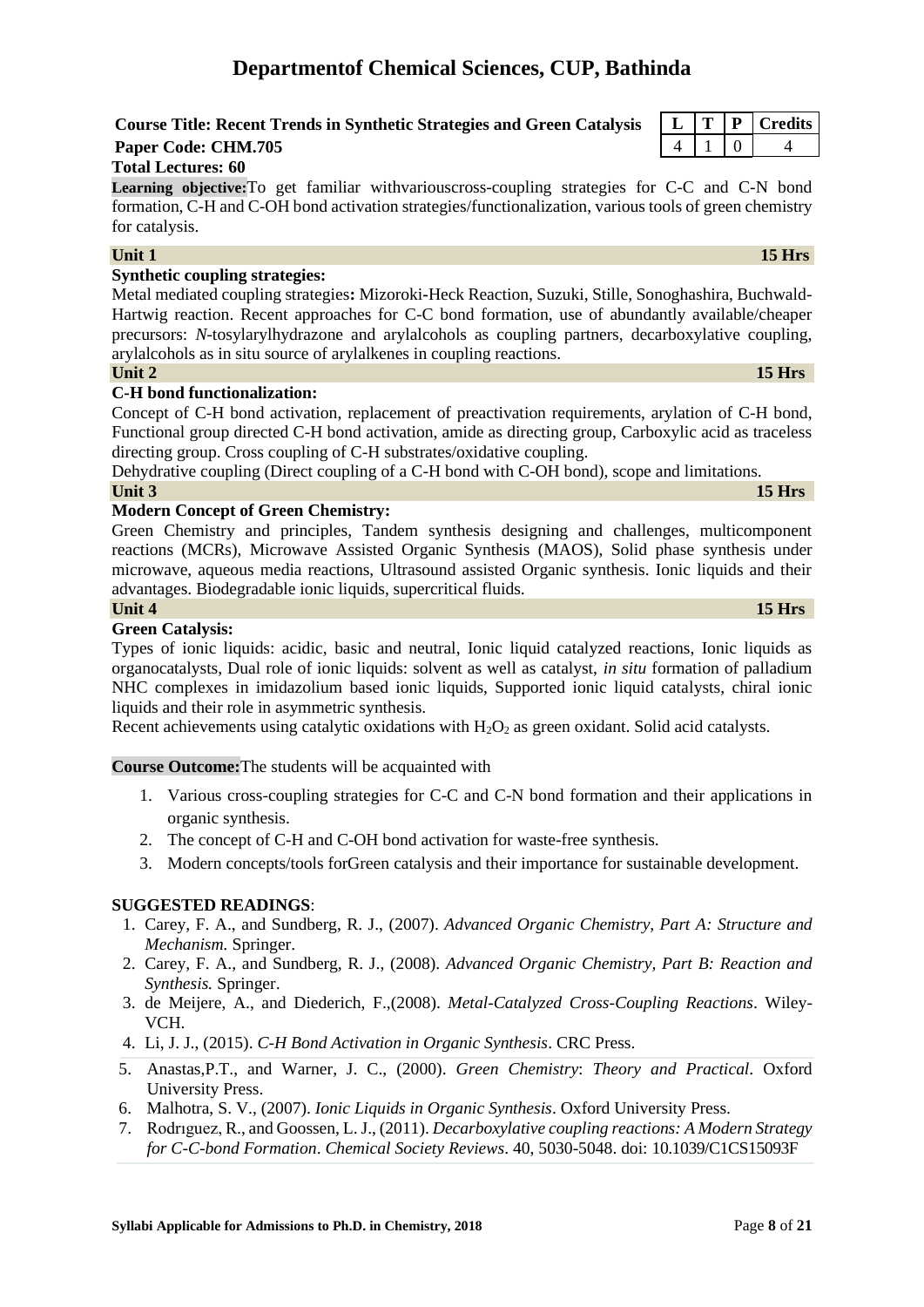- 8. Kumar, R., and Van der Eycken, E. V., (2013). *Recent approaches for C-C Bond Formation via Direct Dehydrative Coupling Strategies*. Chemical Society Reviews, 42, 1121- 1146.doi:10.1039/C2CS35397K
- 9. Shao, Z., and Zhang, H.,(2012). N-Tosylhydrazones: Versatile Reagents for Metal-Catalyzed and Metal-Free Cross-Coupling Reactions. *Chemical Society Reviews*, 41, 560-572. doi: 10.1039/C1CS15127D
- 10.Daugulis, O., Do, H. Q., and Shabashov, D., (20009). Palladium- and Copper-Catalyzed Arylation of Carbon-Hydrogen Bonds, *Account of Chemical Research*, *42*(8), 1074-1086. doi:10.1021/ar9000058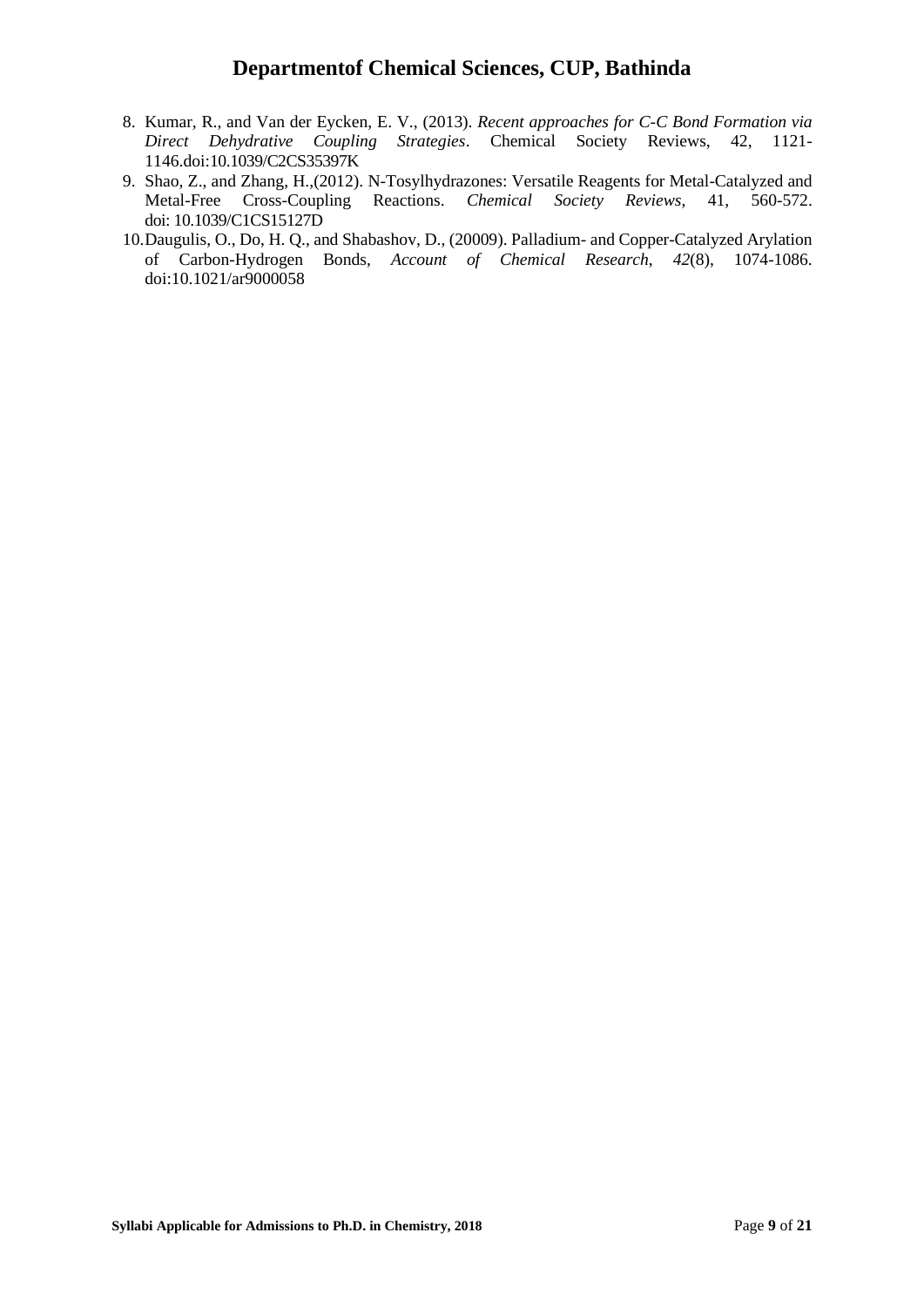#### **Course Title: Chemistry of Nanoscience and Technology**

# **Paper Code: CHM.706**

#### **Total Lectures: 60**

**Learning objective:**To introduce and provide a broad view of the nascent field of nanoscience and nanotechnology and to introduce students to inter- and multi-disciplinary science and engineering which could be applied as materials, sensors, and devices.

#### **Introduction to Nanotechnology:**

Scientific revolution- Atomic structures-Molecular and atomic size-Bohr radius – Emergence ofNanotechnology –Definition of a Nano system - Types of Nanocrystals-One Dimensional (1D)-Two Dimensional (2D) -Three Dimensional (3D) nanostructured materials - Quantum dots - Quantum wire-Multifunctional nanostructures.

#### **Unit 2: 15 Hrs**

#### **Synthesis of Nanomaterials:**

Bulk Synthesis: Synthesis of bulk nanostructured materials - Sol Gel processing- Mechanical alloying and milling-inert gas condensation technique-bulk and nano composite materials - Grinding – high energy ball milling-types of balls-WC and  $ZrO<sub>2</sub>$ -materials –ball ratio-limitations- melt quenching and annealing.

Physical and Chemical approaches:Self assembly-Self Assembled Monolayers (SAM) - Vapour Liquid Solid (VLS) approach- Chemical Vapour Deposition (CVD) - Langmuir-Blodgett (LB) films - Spin coating – Templated self assembly Electrochemical approaches: Anodic oxidation of alumina films, porous silicon and pulsed electrochemical deposition - Spray pyrolysis - Flame pyrolysis - Thin films –Epitaxy -Lithography.

#### **Unit 3: 15 Hrs**

### **Characterization Techniques for Nanomaterials:**

Diffraction analyses :X-ray diffraction – powder diffraction–single crystal XRD –thin film analyses – determination of lattice parameters-structure analyses-rocking curve-strain analyses-phase identification-particle size analyses using Scherer`s formula - X-ray photoelectron spectroscopy (XPS)- Auger electron spectroscopy (AES)- low energy electron diffraction and reflection high energy electron diffraction (LEED, RHEED).

Imaging techniques: Scanning Electron Microscope (SEM) – Field Emission scanning Electron microscope (FESEM)-Atomic force microscopy (AFM), scanning tunneling microscopy (STM), scanning near field optical microscopy (SNOM) – Transmission Electron Microscopy (TEM).

Spectroscopic techniques: Infra red spectroscopy (IR)- UV-visible-Absorption and reflection-Raman Scattering -Micro- Raman-tip enhanced Raman-Surface Enhanced Raman scattering (SERS) - Photoluminescence (PL) - Cathodeluminescence (CL).

#### **Unit 4: 15 Hrs**

**Applications of Nanomaterials:**Photocatalysis- Solar cell-Water splitting-Energy Harvesting-Molecular electronics and nanoelectronics- LED- Quantum electronic devices - CNT based transistor and Field Emission Display - Biological applications - Biochemical sensor - Biological system - DNA and RNA - Lipids- Membrane based water purification.

#### **Course Outcome:**The students will acquire knowledge of

- 4. Have a working knowledge of nanoscience and nanotechnology, including theory and experiment.
- 5. Potentially be able to join a research group in nanoscience/nanotechnology as a student researcher.

|  | -<br>.ts |
|--|----------|
|  |          |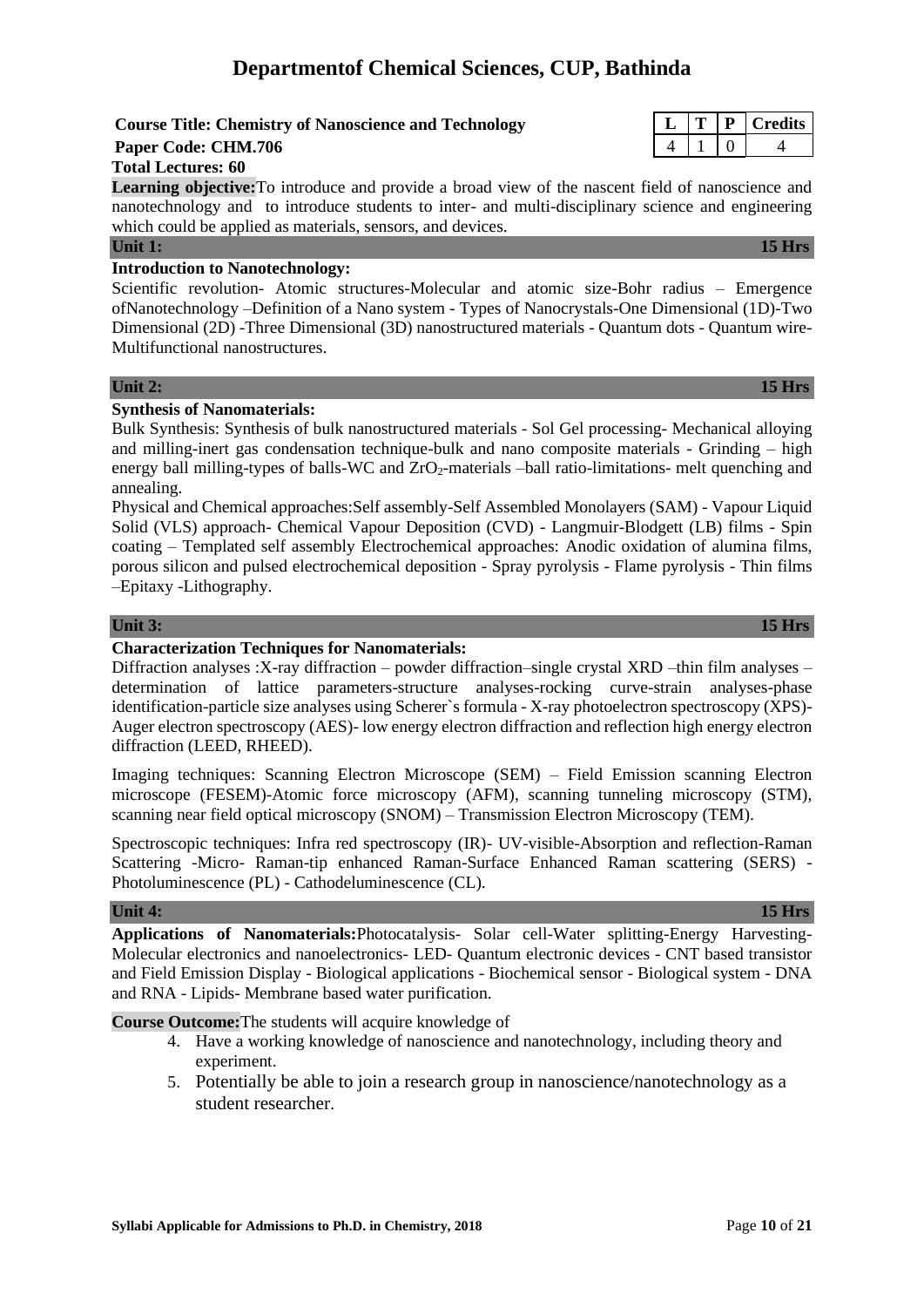- 1. Rao, C. N. R, Müller, A., and Cheetham, A. K., (2005). *The Chemistry of Nanomaterials:Synthesis, Properties and Applications*. Wiley-VCH.
- 2. P,Charles Poole Jr., and J., Frank Owens, (2013). *Introduction to Nanotechnology*. Wiley-VCH
- 3. Mukhopadhyay S. M., (2011). *Nanoscale Multifunctional Materials*. Wiley-VCH
- 4. Kelsall, W. R., Hamley I W., and Geoghegan M., (2005). *Nanoscale Science and Technology*. John Wiley and Sons.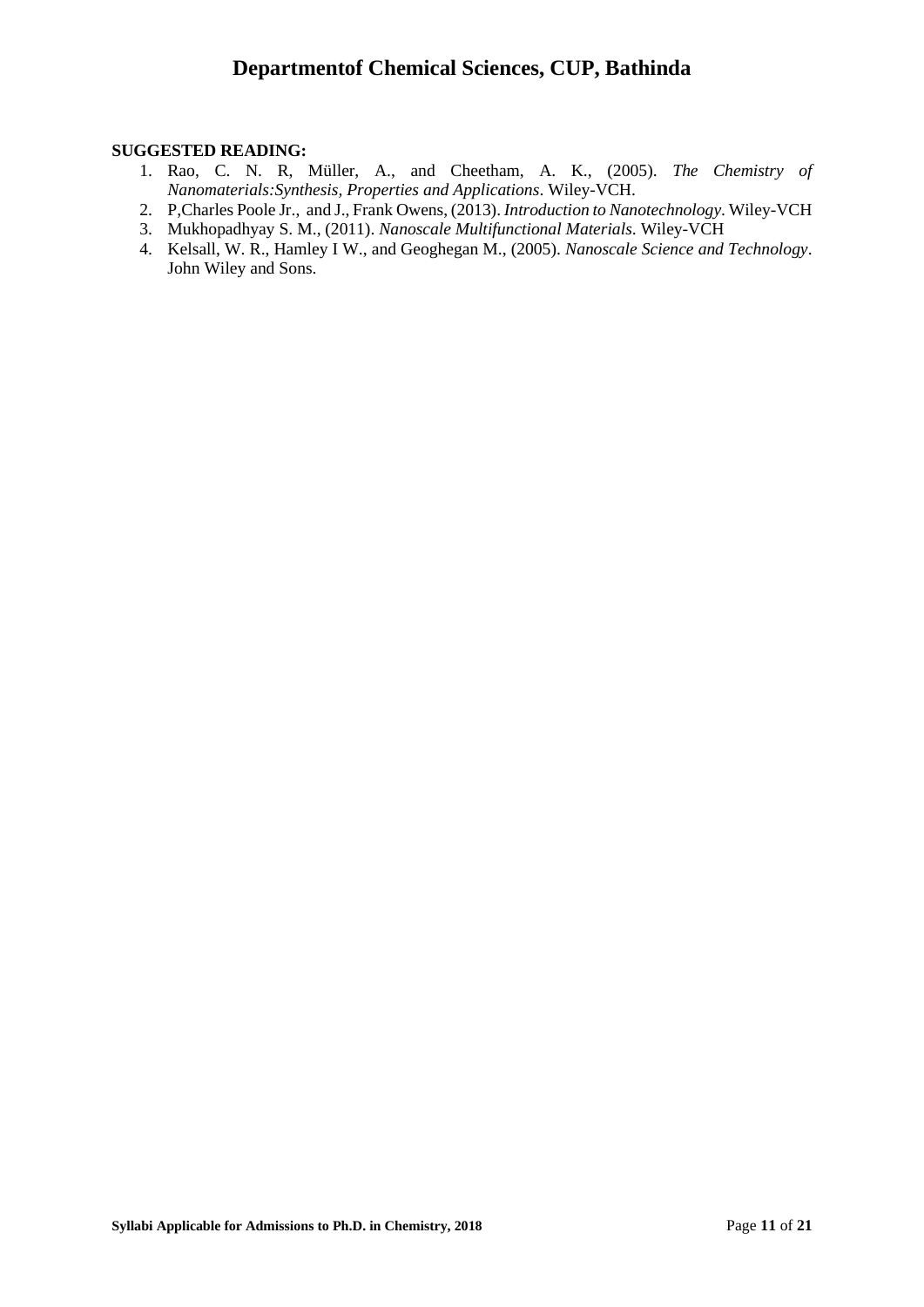### **Course Title: Emerging Aspects in Supramolecular Chemistry**

#### **Paper Code: CHM.707**

#### **Total Lectures: 60**

**Learning objective:**To impart knowledge of molecular interactions apart from bonding. Use of such interactions in template host and their designing for complimentary target guest and devising supramolecules which could be applied as organic materials, sensors, and devices. **Unit 1** 15 Hrs

**Introduction:** Definition and development of supramolecular chemistry, nature of binding interactions in supramolecular structures: ion-ion, ion-dipole, dipole-dipole, h-bonding, cation- $\pi$ , anion-  $\pi$ ,  $\pi$  -  $\pi$  and van der waals interactions, supramolecular chemistry in life, ionophores, porphyrin and other tetrapyrrollic macrocycles, coenzymes, neurotransmitters, DNA and biochemical self-assembly. Classification of supramolecular host-guest compounds, pre- organization and complementarily, receptors, nature of supramolecular interactions.

Host-guest chemistry: synthesis and structure of crown ethers, lariat ether and podands, cryptands, spherands, calixarenes, cylcodextrins, cyclophanes, carcerands and hemicarcerands. Concepts of selectivity, macrocyclic, macrobicyclic synthesis and template effects,

#### **Unit 2 15 Hrs**

**Cation Binding:** Binding Constant and its determination, concept of coordination chemistry, cation complexation using various preorganized host, soft ligands including N, S and P based macrocycles, Schiff's base, proton and ammonium ion complexation, carbon donor and  $\pi$ - acid ligands, siderophores. **Anion Receptor:** Anion recognition and its biological relevance, concepts on anion host design, from cation to anion hosts- a simple change in pH, guanidinium- based receptors, neutral receptors, organometallic receptors, coordination interactions. Chromogenic and cluorogenic receptors, dosimeters, ion pair recognition and zwitterion recognition.

**Inclusion Complexes:** Molecular guests and their inclusion complexation with Cyclodextrin, molelcular clefts, tweezers, cryptophanes, cyclophanes, carcerands and hemicarcerands, solid state inclusion including clathrate formation, solid-liquid, solid-gas inclusions.

#### **Unit 3 15 Hrs**

**Molecular Self-assembly:** Supramolecular polymers: definition, kineic and thermodynamic consideration of self-assembly. self-assembly molecules: design, synthesis and properties of the molecules, self-assembly by H-bonding, proteins and foldamers, DNA, catenanes, rotaxanes, molecular knot: topology and examples including trefoil and borromean rings, surfactants self assembly, liquid crystals.

Dendrimers structure and nomenclature, synthesis and characterization, supramolcular chemistry of dendrimers and its assembly, dendritic nanodevices

Supramolecular polymers including amphiphilic block polymers and molecular imprinter polymers, biological self assembly in amyloids, actins and fibrin, COF and supramolecular gels.

#### **Unit 4 15 Hrs**

**Supramolecular and Molecular Devices:** Supramolecular photochemistry and catalysis, molecular electronic devices: molecular electronic devices, molecular wires, molecular rectifiers, molecular switches and molecular logic gates, non linear optical devices, organics for photonics and electronics.

**Molecular Machines:** Molecular machine terminology and bio-inspiration, ratchet mechanism including pulsating and tilt mechanism, covalent and supramolecular motors and their controlling mechanisms, machines based on catenanes and rotaxanes. Applications as molecular walkers, switchable catalysts, surface analysis at molecular dimensions.

**Course Outcome:**The students will acquire knowledge of

- 1. Various supramolecular aspects of interaction between two chemical systems.
- 2. Devising supramolecular systems based on complementarity and preorganizational requirements of host.

|  |  | ıts<br>ren |
|--|--|------------|
|  |  |            |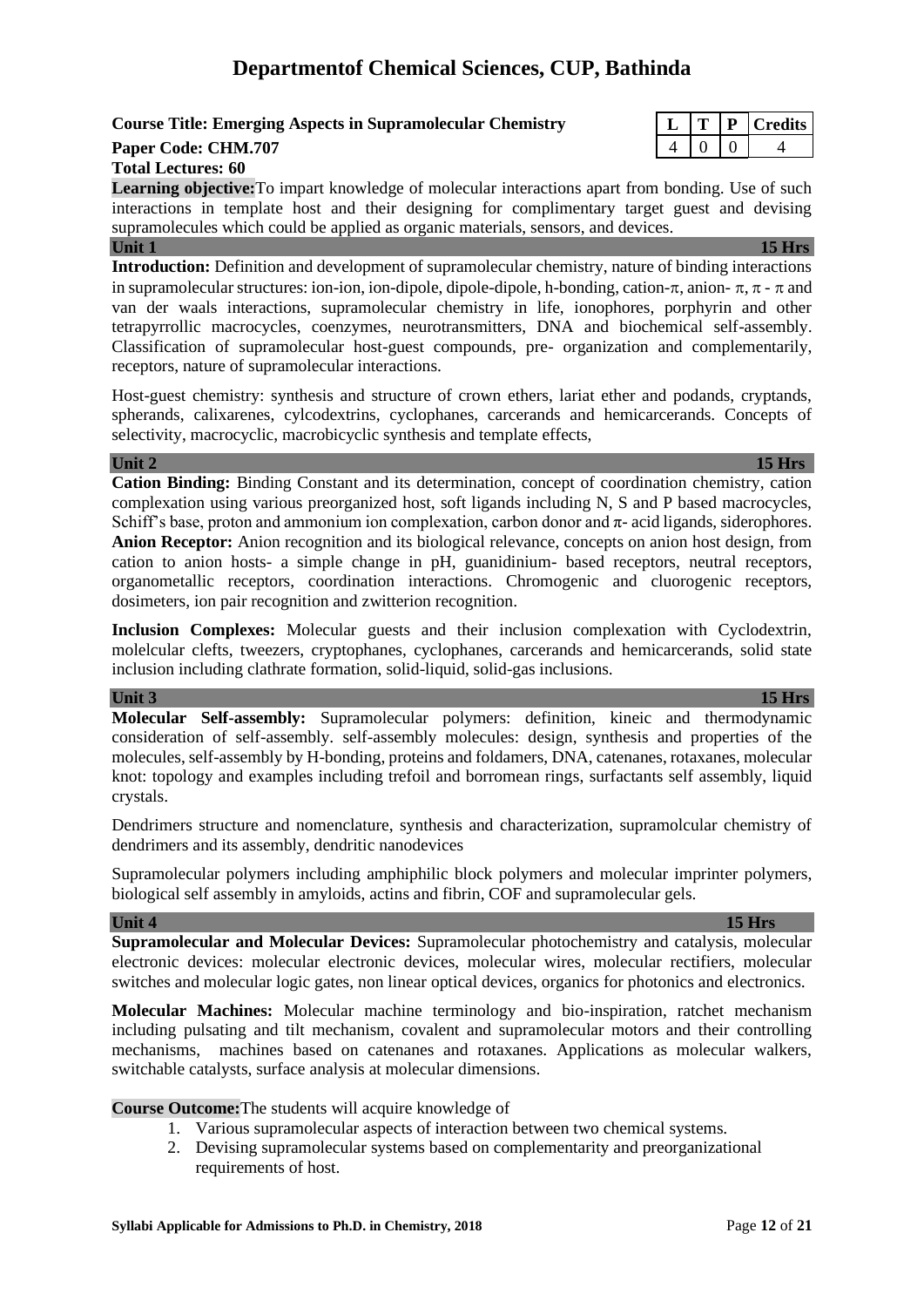- 1. Steed, J. W., and Atwood, J. L. (2013). *Supramolecular chemistry*. John Wiley and Sons.
- 2. Lehn, J. M., (1995). *Supramolecular Chemistry-Concepts and Perspectives*. Wiley VCH.
- 3. Beer, P.D., Gale, P. A., and Smith, D. K., (1999). *Supramolecular Chemistry*. Oxford University Press.
- 4. Martin, N., and Nierengarten, J.-F., (2012). *Supramolecular Chemistry of Fullerenes and Carbon Nanotubes*. Wiley-VCH.
- 5. Vicens, J., and Harrowfield, J., (2007). *Calixarenes in the Nanoworld*. Springer.
- 6. Schalley, C. A., (2012). *Analytical Methods in Supramolecular Chemistry*. Vol. 1 & 2, Wiley-VCH.
- 7. Erbas-Cakmak, S., Leigh, D. A., McTernan, C. T., and Nussbaumer, A. L., (2015). Artificial molecular machines. *Chem. Rev*, *115*(18), 10081-10206.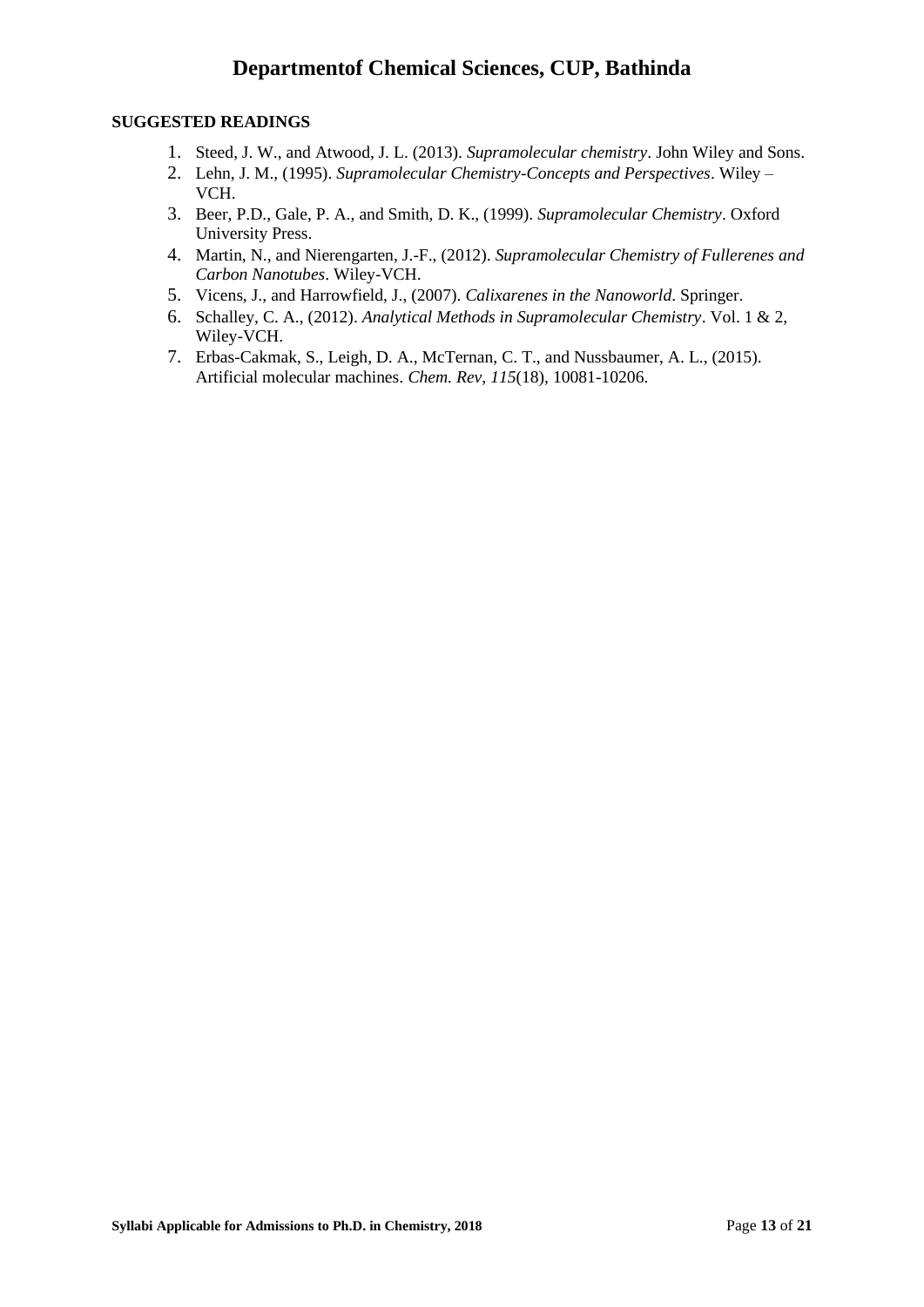# **Course Title: Bio-inorganic and Biophysical Chemistry**

# **Paper Code: CHM.708**

#### **Total Contact Hours: 60**

Learning objective: To provide knowledge of structure, function, and physicochemical properties of biomolecules.

#### **Unit 1** 15 Hrs

## **Inorganic Chemistry of Enzymes - I**

Metalloporphyrings: hemoglobin and myoglobin, nature of heme-dioxygen binding, model systems, cooperativity in hemoglobin, physiology of myoglobin and hemoglobin, structure and function of haemoglobin and myoglobin. Other iron-prophyrin biomolecules, peroxidases and catalases, cytochromes, cytochrome P450 enzymes, other natural oxygen carriers, hemerythrins, electron transfer. Biochemistry of iron, iron storage and transport, ferritin, transferrin, bacterial iron transport.

#### **Unit 2 15 Hrs**

#### **Inorganic Chemistry of Enzymes - II**

Metallothioneins: ferridoxins, carboxypeptidase, carbonicanhydrase, blue copper proteins, superoxide dismutase,hemocyanines, photosynthesis, respiration and photosynthesis; chlorophyll and photosynthetic reaction center.

**Enzymes:** Structure and function, inhibition and poisoning vitamin  $B_{12}$  and  $B_{12}$  coenzymes metallothioneins, nitrogen fixation, in-vitro and in-vivo nitrogen fixation, bio-inorganic chemistry of Mo and W.

#### **Unit 3 15 Hr**

### **Metal Ions in Biological Systems**

Role of metal ions in replication and transcription process of nucleic acids. Biochemistry of calcium as hormonal messenger, muscle contraction blood clotting, neurotransmitter, calcification reclaiming of barren land. metals in the regulation of biochemical events.

#### **Unit 4 15 Hr**

#### **Biophysical Chemistry**

Principles of biophysical chemistry (pH, buffer, reaction kinetics, thermodynamics,colligative properties),structure and physical properties of amino acids, physical principle of structure, function, and folding of proteins, conformations of proteins (Ramachandran plot, secondary, tertiary and quaternary structure; domains; motif and folds), determination of protein structures by spectroscopic methods (CD, FTIR, NMR), thermodynamics of protein folding by spectroscopic and calorimetric methods, ultrafast folding dynamics study by laser flash photolysis, protein conformational study by NMR and fluorescence spectroscopy, measurement of hydrodynamic radii by dynamic light scatter

**Course Outcome:**The students will acquire knowledge of

- 1. Structure and biological functions of proteins and enzymes.
- 2. The role of metals in biology
- 3. Factors that govern the thermodynamic stability, folding, and dynamics of proteins.
- 4. Kinetics, thermodynamics, and mechanism of protein folding.

- 1. Huheey, J. E., Keiter, E. A. and Keiter, R.L. (2006). *Inorganic Chemistry Principles of Structure and Reactivity*. Haper Collins.
- 2. Douglas, B., McDaniel, D. and Alexander, J. (2006). *Concepts and Models of Inorganic Chemistry*. John Wiley and Sons.
- 3. Cotton, F.A. and Wilkinson, G. (1998). *Advanced Inorganic Chemistry: A Comprehensive Text*. John Wiley.
- 4. Elschenbroich, Ch. and Salzer, A. (1992). *Organometallics. A Concise Introduction*. Wiley-VCH.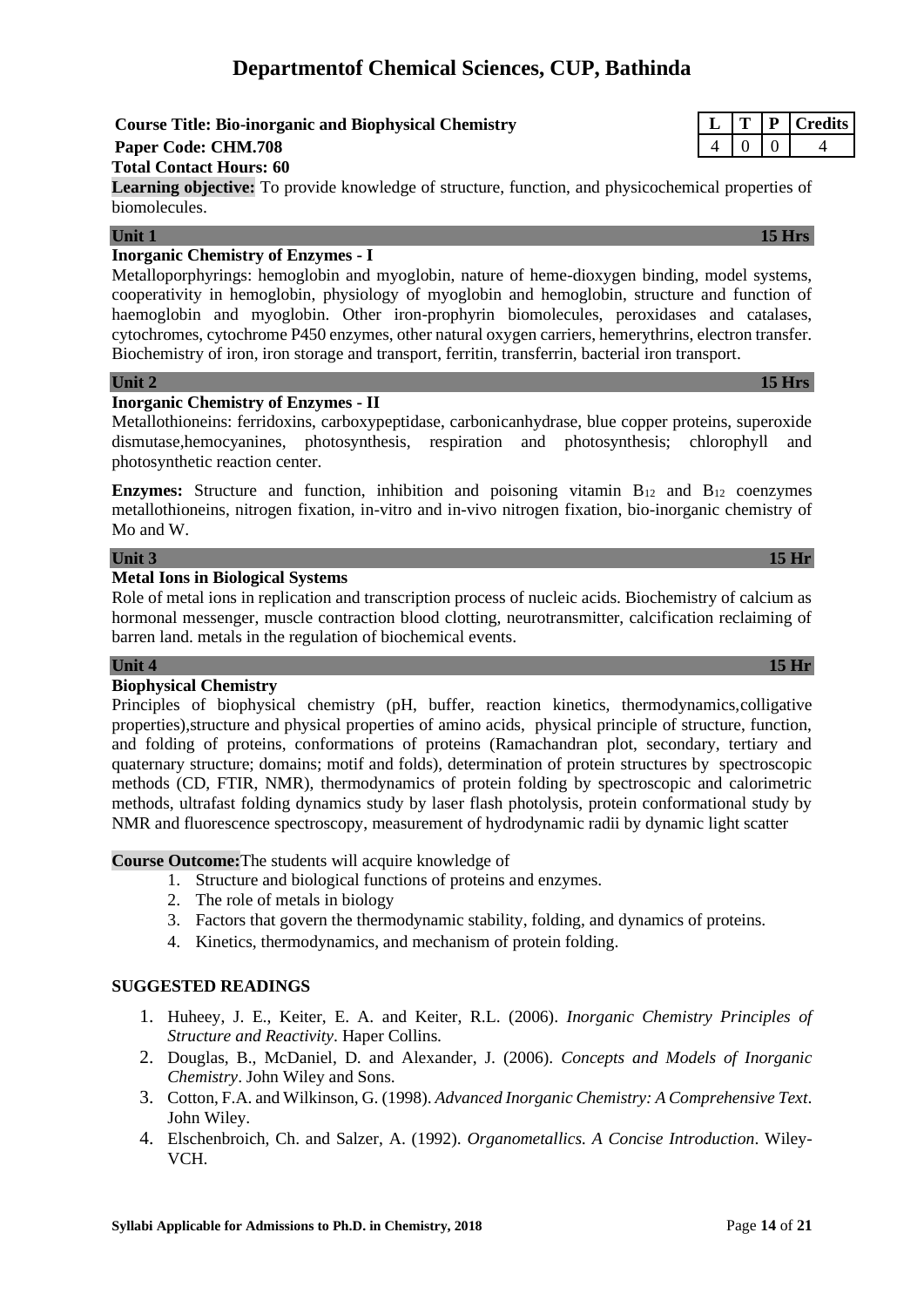- 5. Atkins, P., Overtone, T., Rourke, J., Weller, J.and Armstrong, F. (2010). *Shriver and Atkin's Inorganic Chemistry*. Oxford University Press.
- 6. Cowan, J.A. (1997). *Inorganic Biochemistry: An Introduction*. Wiley VCH,.
- 7. Lippard, S. J., (1991). *Progress in Inorganic Chemistry*. Vols. 18, Wiley-Interscience.
- 8. Lippard, S. J., (1991). *Progress in Inorganic Chemistry*. Vols. 38, Wiley-Interscience.
- 9. Lesk, A.M., (2010). *Introduction to Protein Science: Architecture, Function, and Genomics*. Oxford University Press.
- 10. Cantor, C.R. and Schimmel, P.R., (1980). *Biophysical Chemistry*. Freeman.
- 11. Van Holde, K.E., Johnson, W.C. and Ho, P.S., (2006). *Principles of Physical Biochemistry*. Pearson Education.
- 12. Harding, S.E. and Chowdhry, B. Z. (2001). *Protein-Ligand Interactions*. Oxford University Press.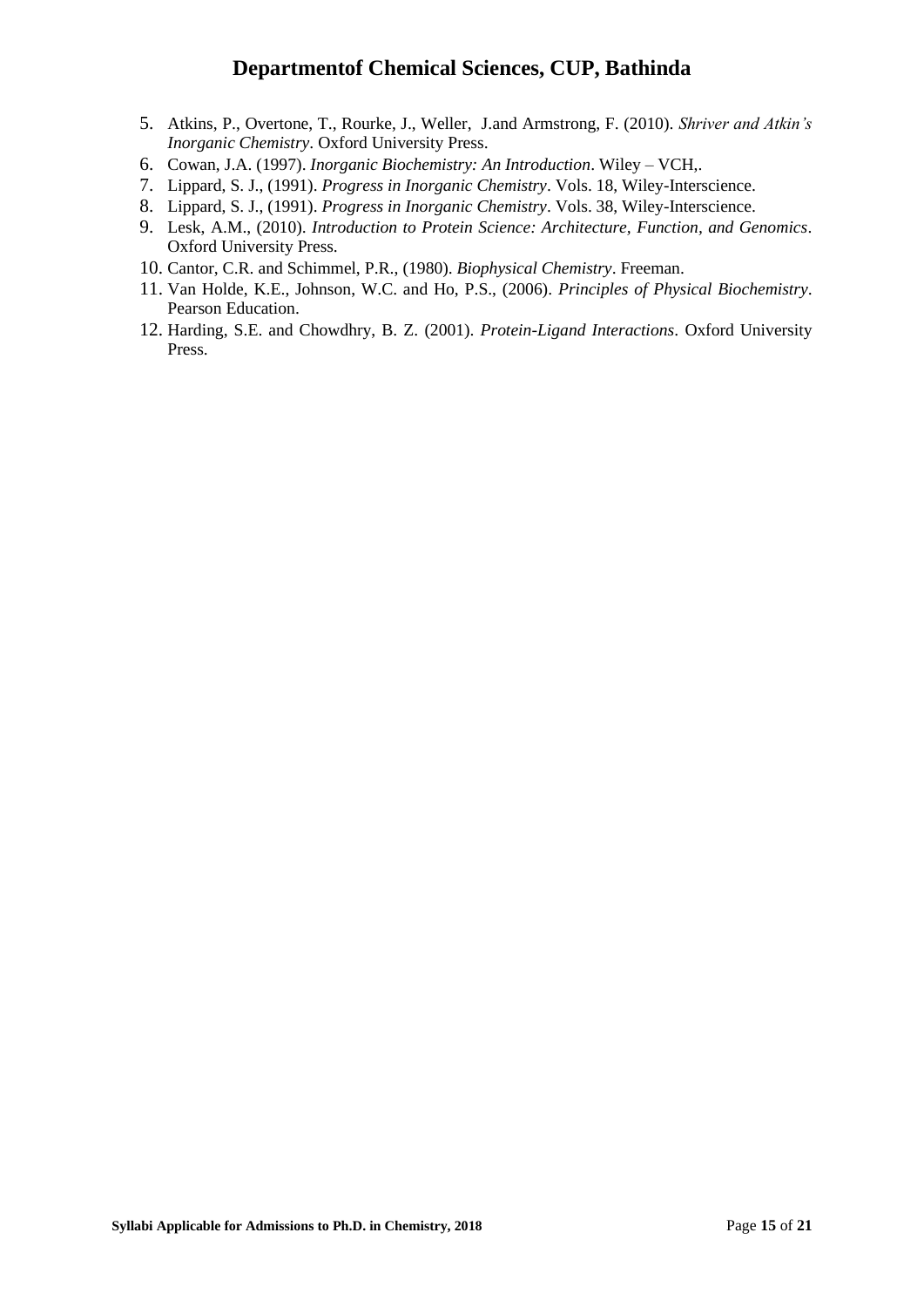**Course Title: Applied Material Chemistry L T P Credits Paper Code: CHM.709** 4 0 0 4 **Total Contact Hours: 60**

**Learning objective:** To impart knowledge of materials, their characteristics and physical functions

#### **Unit 1: 15 Hrs**

**Magnetic Materials (Ferrites)** Introduction, structure and classification, hard and soft ferrites, synthesis of ferrites by various methods (precursor and combustion method), characterization of ferrites by Mossbauer spectroscopy, significance of hysteresis loop and saturation magnetization in ferrites, magnetic properties of ferrites, applications of ferrites.

#### **Glasses, Ceramics, Composites and Nanomaterials**

Glassy state, glass formers and glass modifiers, applications. ceramic structures, mechanical properties, clay products. microscopic composites; dispersion-strengthened and particle-reinforced, fibrereinforced composites, macroscopic composites, nanocrystalline phase, preparation procedures, special properties, applications.

### **Unit 2: 15 Hrs**

Mesmorphic behaviour, thermotropic liquid crystals, positional order, bond orientational order, nematic and smectic mesophases; smectic - nematic transition and clearing temperature -homeotropic, planar and schlieren textures, twisted nematics, chiral nematics, molecular arrangement in smectic A and smectic C phases, optical properties of liquid crystals. dielectric susceptibility and dielectric constants. lyotropic phases and their description of ordering in liquid crystals.

#### **Thin Films and Langmuir- Blodgett Films**

Prepartion techniques; evaporation/sputtering, chemical process, sol gel etc. Langmuir – Blodgett (LB) films, growth technique, photolithography, properties and applications of thin and LB films

#### **Materials for Solid State Devices**

Rectifiers, transistors, capacitors –IV-V compounds, low–dimensional quantum structure; opticalproperties.

#### **Unit 3: 15 Hrs**

Types of ionic conductors, mechanism of ionic conduction, interstitial jumps (Frenkel); vacancy mechanism, diffusion superionic conductors; phase transitions and mechanism of conduction in superionic conductors, examples and applications of ionic conductors.

**Molecular Conductor:**Oligo (phenylene vinylene)s, oligo( phenylene ethynylene)s, oligo (eneyne)s, oligo(thiophene vinylene), oligo (thiphene ethynylene) etc. and their applications.

**Unit 4: 15 Hrs Fullerenes, Carbon Nanotubes and Graphene:** Types and Properties, methods ofpreparation and separation of carbon nanotubes, applications of fullerenes, CNTs and graphene.

**Nonlinear optical materials:**Non-linear optical effects, second and third order – molecularhyperpolarisability and second order electric suspceptibility – materials for second and third harmonic generation.

**Course Outcome:**The students will acquire knowledge of

- 1. Inorganic, organic and mixed materials
- 2. Characterization of these materials
- 3. The relationship between material structure and physical attributes associated with them.

- 1. Ashcroft, N. W., and Mermin, N. D. (1976). *Introduction to Solid State Physics*. *Saunders.*.
- 2. Callister Jr, W. D., and Rethwisch, D. G. (2012). *Fundamentals of Materials Science and Engineering: An Integrated Approach*. John Wiley and Sons.
- 3. Anderson, J. C., Leaver, K. D., Rawlings, R. D., and Leevers, P. S. (2004). *Materials Science for Engineers*. CRC Press.
- 4. Keer, H. V. (1993). *Principles of the Solid State*. New Age International.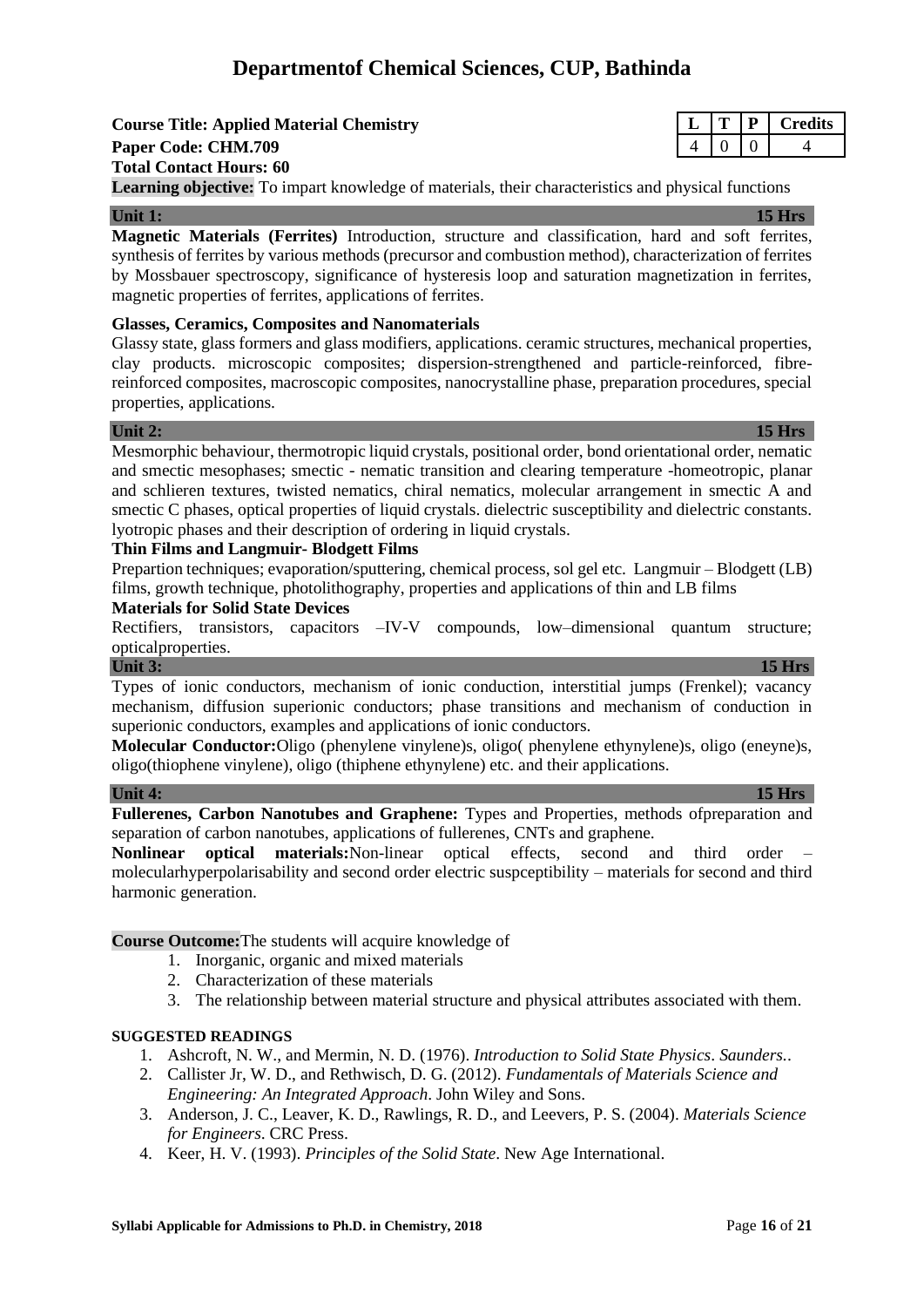**Course Title: Organotransition Metal Chemistry Paper Code: CHM.710 Total Contact Hours: 60 Learning objective**: The course provides advanced knowledge of organotransition metal chemistry

#### **Unit 1** 15 Hrs

### **Compounds of Transition Metal-Carbon Multiple Bonds**

Alkylidenes, alkylidynes, low valent carbenes and carbynes-synthesis, nature of bond, structural characteristics, nucleophilic and electrophilic reaction on the ligands, role in organic synthesis

#### **Unit 2 15 Hrs**

#### **Transition Metal Complexes**

Transition metal complexes with unsaturated organic molecules, alkenes, alkynes, allyl, diene, dienyl, arene and trienyl complexes, preparations, properties, nature of bonding and structural features importantreactions relating to nucleophilic and electrophilic attack on ligands and to organic synthesis, metallocenes.

### **Unit 3 15 Hrs**

#### **Alkyls and Aryls of Transition Metals**

Types, routes of synthesis, stability and decomposition pathways, organocopper in organic synthesis. **Fluxional organometallic compounds** 

Fluxionality and dynamic equilibria in compounds such as  $\eta^2$  olefin,  $\eta^2$  allyl and dienyl complexes.

### **Unit 4 15 Hrs**

### **Homogeneous Catalysis**

Stoichiometric reaction for catalysis, homogeneous catalytic hydrogenation, Zeigler-Natta polymerization of olefins, catalytic reactions involving carbon monoxide such as hydrocarbonylation of olefins (oxo reaction) oxopalladation reactions, activation of C-H bond.

#### **Course Outcome:** The students will acquire knowledge of

- 1. Transition metal complexes and compounds of transition metal-carbon multiple bonds
- 2. Alkyls and aryls of transition metals and fluxional organometallic compounds
- 3. Homogeneous catalysis and their applications.

- 1. Collman, J. P., Norton, J. R.Hegsdus, L. S. Finke, R.G. (1987). *Principles and Application of Organotransition Metal Chemistry*, University Science Books.
- 2. Crabtree, R.G. (2011). *The Organometallic Chemistry of the Transition Metals*, 5<sup>th</sup> edition, John Wiley.
- 3. Mehrotra R. C. and Singh, A. (2005). *Organometallic Chemistry*, 2nd edition, New Age International.
- 4. Cotton, F.A. and Wilkinson, G. (1999). *Advanced Inorganic Chemistry*, 6th edition, John Wiley.
- 5. Pearson, A.J. (1985) *Metallo-Organic Chemistry*, Wiley.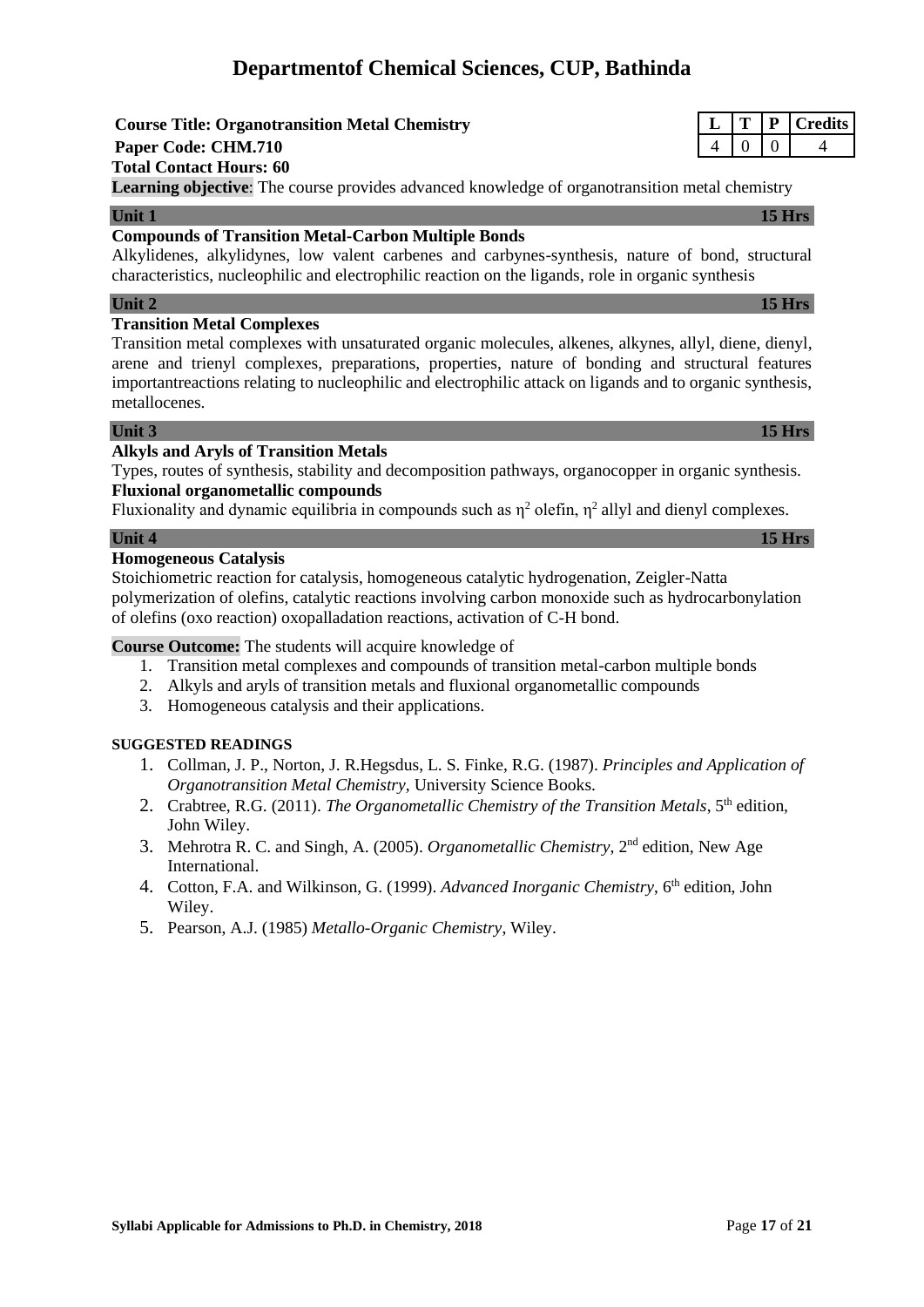### **Course Title: Advanced Organic Synthesis**  $\vert L \vert T \vert P \vert$  **Credits Paper Code: CHM.711** 4 0 0 4 **Total Contact Hours: 60**

**Learning objective:** To impart knowledge of various important topics in organic synthesis such as asymmetric synthesis, reagents including organometallic reagents and some important reactions of ylides.

### **Unit 1 15 Hrs**

**Asymmetric synthesis:** Chiral pools, chiral catalysis: chiral auxiliaries, methods of asymmetric induction – substrate, reagent and catalyst controlled reactions; determination of enantiomeric and diastereomeric excess; enantio-discrimination. resolution – optical and kinetic, chemo- regio- and stereoselective transformations, organocatalysis and biocatalysis

#### **Unit 2 15 Hrs**

**Reaction of ylides:** Phosphorus ylide; structure and reactivity, stabilized ylides, effects of ligands on reactivity, Witting, Wittig-Horner and Wadsworth, Emmons reactions-mechanistic realization; E/Z selectivity for olefin formation, Schlosser modification: Sulphur ylides; stabilized and non-stabilized ylides: thermodynamically and kinetically controlled reactions with carbonyl compounds, regio- and stereo-selective reactions.

### **Unit 3 15 Hrs**

### **Organometallic compounds**

Organoboranes: Preparation of organobornaes viz hydroboration with BH3-THF, dicylohexyl borane, disiamyl borane, thexyl borane, 9-BBN and disopincamphlyel borane, functional group transformations of organo boranes: oxidation, protonolysis and rearrangements. formation of carbon-carbon-bonds *viz*organo boranes carbonylation. Organolithium, organozinc and organocopper compounds, organosilicon compounds for organic synthesis, organopalladium and organostannous (applications in coupling reactions).

### **Unit 4 15 Hrs**

**Reagents in organic synthesis:** Gilman'sreagent,Lithiumdiisopropylamide(LDA), 1,3-Dithiane (Umpolung reagent), Trimethylsilyliodide, Bakersyeast,Prevost Hydroxylation, Phasetransfercatalysts:quaternaryammoniumandPhosphoniumsalts,Crownethers, Merrifield resin, Fenton's reagents, Ziegler-Natta catalyst, Lawsson reagents, K-selecteride and L-selecteride, Sodium cyanoborohydride, IBX, Sodium triacetoxyborohydride, Fetizon reagent, Dioxiranes, Ceric ammonium nitrate, Tebbe reagent, Corey-Nicolaou reagent, Mosher's reagent, use of Os, Ru, and Tl reagents.

**Course Outcomes:** The students will acquire knowledge of

- Asymmetric synthesis and chiral resolution.
- Various reagents including organomettalic compounds, experimental conditions and their applications in organic synthesis/industry.
- Some important reactions utilizing phosphorus and sulphur ylides.

- 1. Claydon, J., Gleeves, N., Warren, S., &Wother, P.,(2001). *Organic Chemistry*. Oxford University Press, UK.
- 2. Finar, I.L., (2012). *Organic Chemistry*. Pearson Education, UK.
- 3. Li, J. J., (2014). *Name Reactions: A Collection of Detailed Reaction Mechanism*. Springer-Verlag.
- 4. Smith, M. B., (2013). *March's advanced organic chemistry: reactions, mechanisms, and structure*. John Wiley and Sons.
- 5. Ho T. L., (2011), *Fieser's Reagents for Organic Synthesis*, Wiley Interscience.
- 6. Reich, H.J., &Rigby, J. H., (1999). *Handbook of Reagents for Organic Synthesis Acidic and Basic Reagents*. VoI. IV, Wiley-Interscience.
- 7. Warren, S.,and Wyatt, P., (1989). *Designing Organic synthesis: A Disconnection Approach*. 2<sup>nd</sup>edition, John Wiley and Sons, New York.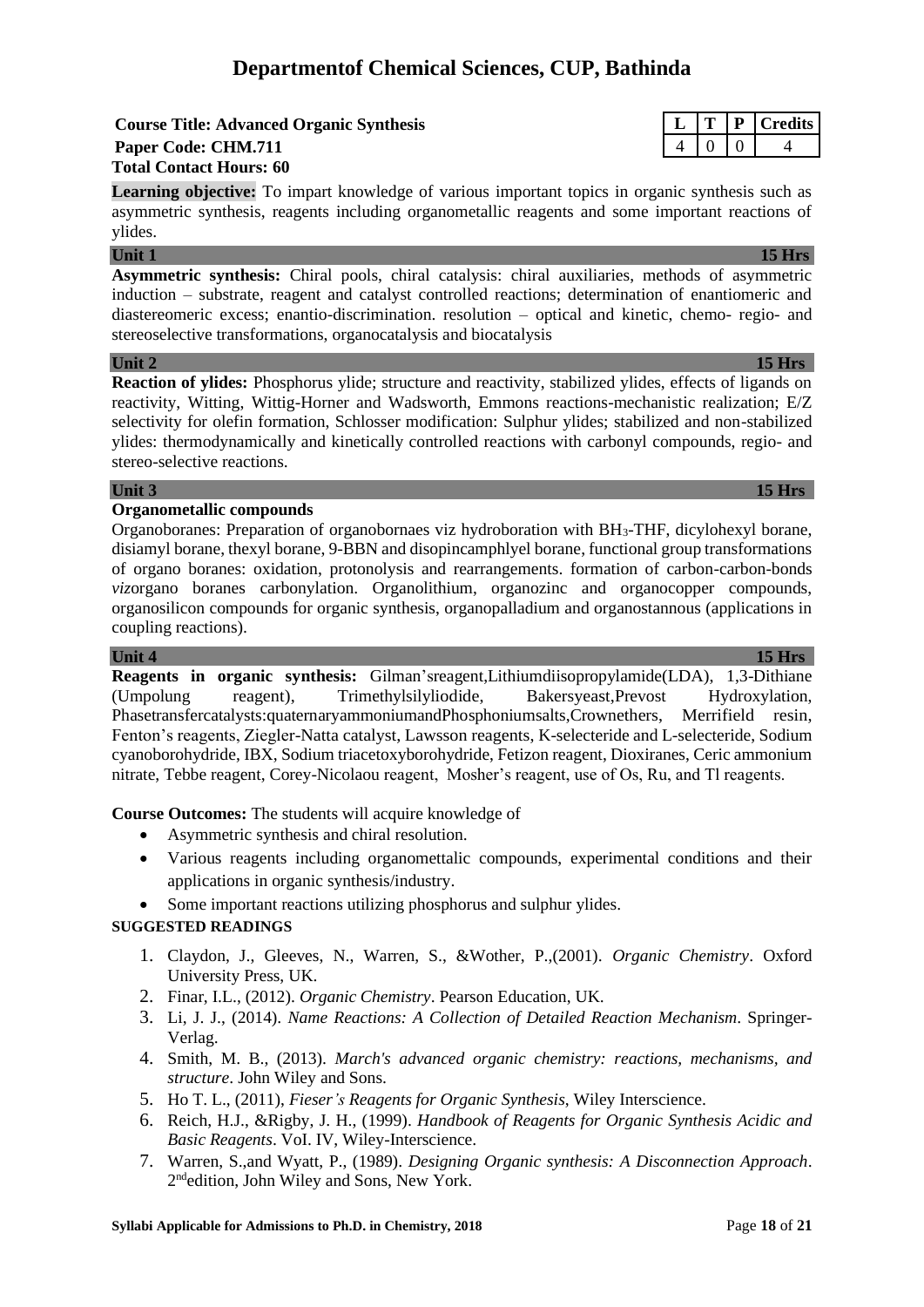- 8. Corey, E.J. and Cheng, X.-M.(1989). *The Logic of Chemical Synthesis*. John Wiley and Sons.
- 9. Fuhrhop, J. H., Penzlin, G., and Li, G., (2003). *Organic synthesis: Concepts and Methods*. John Wiley and Sons
- 10. Davies, S. G., (2013). *Organotransition Metal Chemistry: Applications to Organic Synthesis: Applications to Organic Synthesis* (Vol. 2). Elsevier.
- 11. Aitken, A., &Kilényi, S. N., (Eds.). (1992). *Asymmetric Synthesis*.Springer Publishers.
- 12. Proctor G. (1996). *AsymmetricSynthesis*. Academic Press.
- 13. Mundy, B. P., Ellerd, M. G., &Favaloro Jr, F. G., (2005). *Name Reactions and Reagents in Organic Synthesis*. John Wiley and Sons.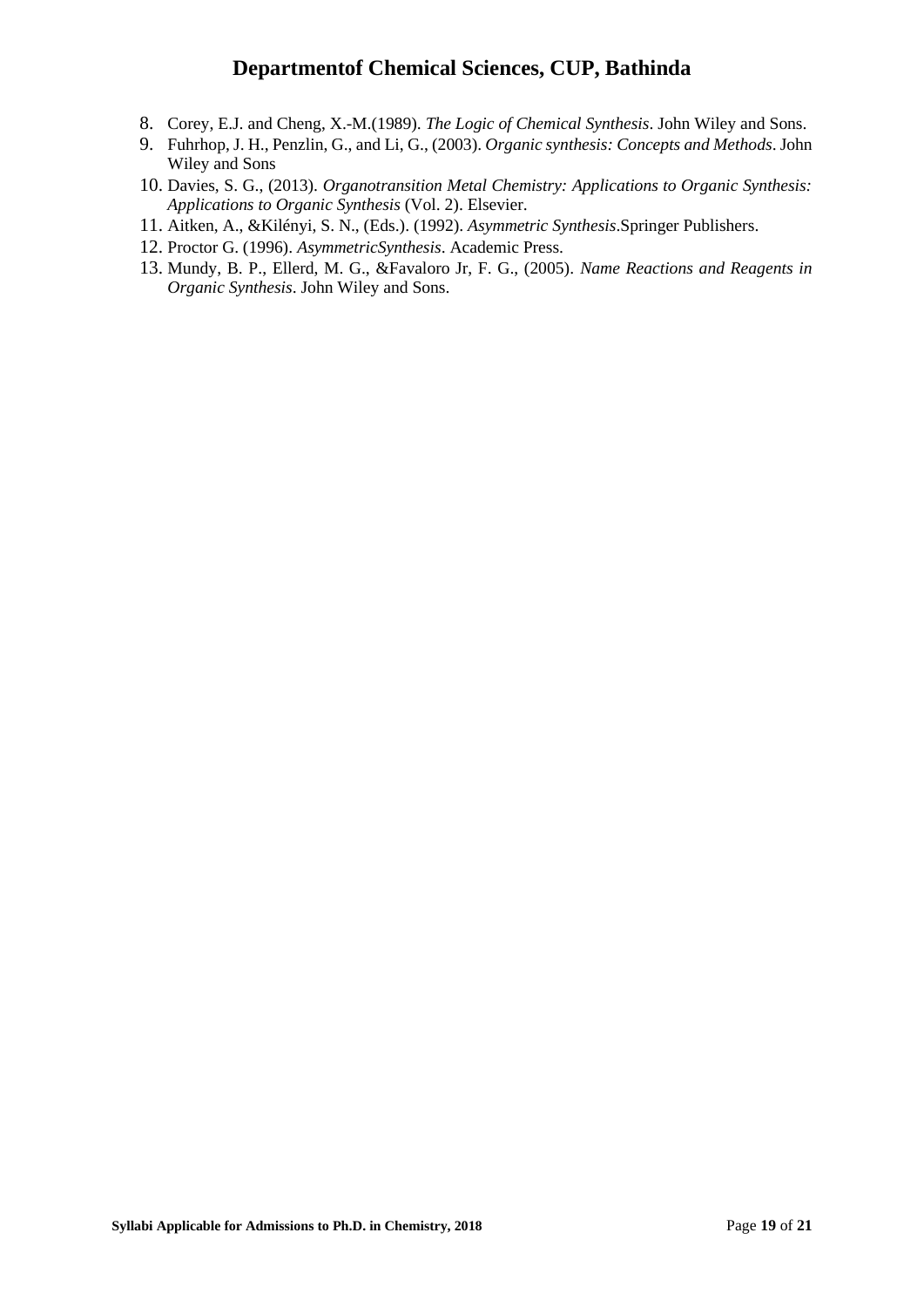#### **Syllabi Applicable for Admissions to Ph.D. in Chemistry, 2018** Page 20 of 21

# **Departmentof Chemical Sciences, CUP, Bathinda**

**Course Title: Analytical Chemistry and Instrumental Methods L T P Credits**

#### **Total Contact Hours: 60**

**Learning objective:** To impart knowledge of various analytical and instrumental methods for chemical characterization and analysis.

#### **Unit 1** 15 Hrs

**Errors in Quantitative Analysis:** Accuracy, precision, sensitivity, specificity, mean and standard deviation, classification of errors and their minimization, significant figures, standard reference materials, linear regression, covariance and correlation coefficient.

**Quantitative Analysis:** Concepts important to quantitative analysis, classification of methods for quantitative analysis, choice of method for analysis, theory of volumetric and gravimetric methods of analysis.

**Thermogravimetry:** TGA, DTA, DSC - Instrumentation, methodology, applications.

#### **Unit 2 15 Hrs Analytical Spectroscopy:** Principle, applications and limitations of spectrophotometery, Beer-Lambert law, analysis of mixtures, sources and treatment of interferences and detection limits to be considered in each of the techniques, fluorescence spectrometry, atomic absorption spectrometry (AAS); flame AAS, electrothermal AAS (ETAAS).

**Potentiometry –** General principles, calomel electrodes, Ag/AgCl electrodes, membrane electrodes – ion selective electrodes, glass electrodes, liquid membrane electrodes, biosensors.

**Amperometry/Coulometry:** Basic principles, constant current and constant potential coulometry. coulometric titrations.

**Voltammetry:** Principles, dropping mercury electrode (DME), polarography, half-wave potential, different wave forms–linear scan, square scan and triangular scan, cyclic voltammetry, voltammograms, and applications of striping voltametry.

**Chromatography:** Partition and distribution, principles of chromatography, plate and rate theory. retention time and retention factor, resolution and separation factor; general idea about adsorption, partition and column chromatography, paper and thin layer chromatography, gas chromatography (GC) and high performance liquid chromatography (HPLC) - instrumentation, methodology and applications. UPLC, SFC LC, hyphenated techniques, LC-MS and LC MS/MS.

**Course Outcome:** The students will acquire knowledge of

- 1. Various analytical methods and their applications
- 2. Various instrumental methods and their applications.
- 3. Further the student should be able to figure out the analytical process and instrumental method to be advised for a particular problem in hand

#### **SUGGESTED READINGS**

- 1. Skoog, D. A., Holler, F. J., and Crouch, S. R. (2017). *Principles of Instrumental Analysis*. Cengage learning.
- 2. Willard, H. H., Merritt Jr, L. L., Dean, J. A., and Settle Jr, F. A. (1988). *Instrumental Methods of Analysis.*CBS Publishers.
- 3. Mendham, J., Denney, R. C., Barnes, J. D., and Thomas, M. J. K. (2008). *Vogel's Textbook of Quantitative Chemical Analysis*, Dorling Kindersley.
- 4. Skoog, D. A., West, D. M., Holler, F. J., and Crouch, S. (2013). *Fundamentals of Analytical Chemistry*. Nelson Education.
- 5. Christian, G. D. (1994). *Analytical Chemistry*. John Wiley and Sons, USA, 331.

# **Paper Code: CHM.712** 4 0 0 4

### **Unit 3 15 Hrs**

#### **Unit 4** 15 Hrs